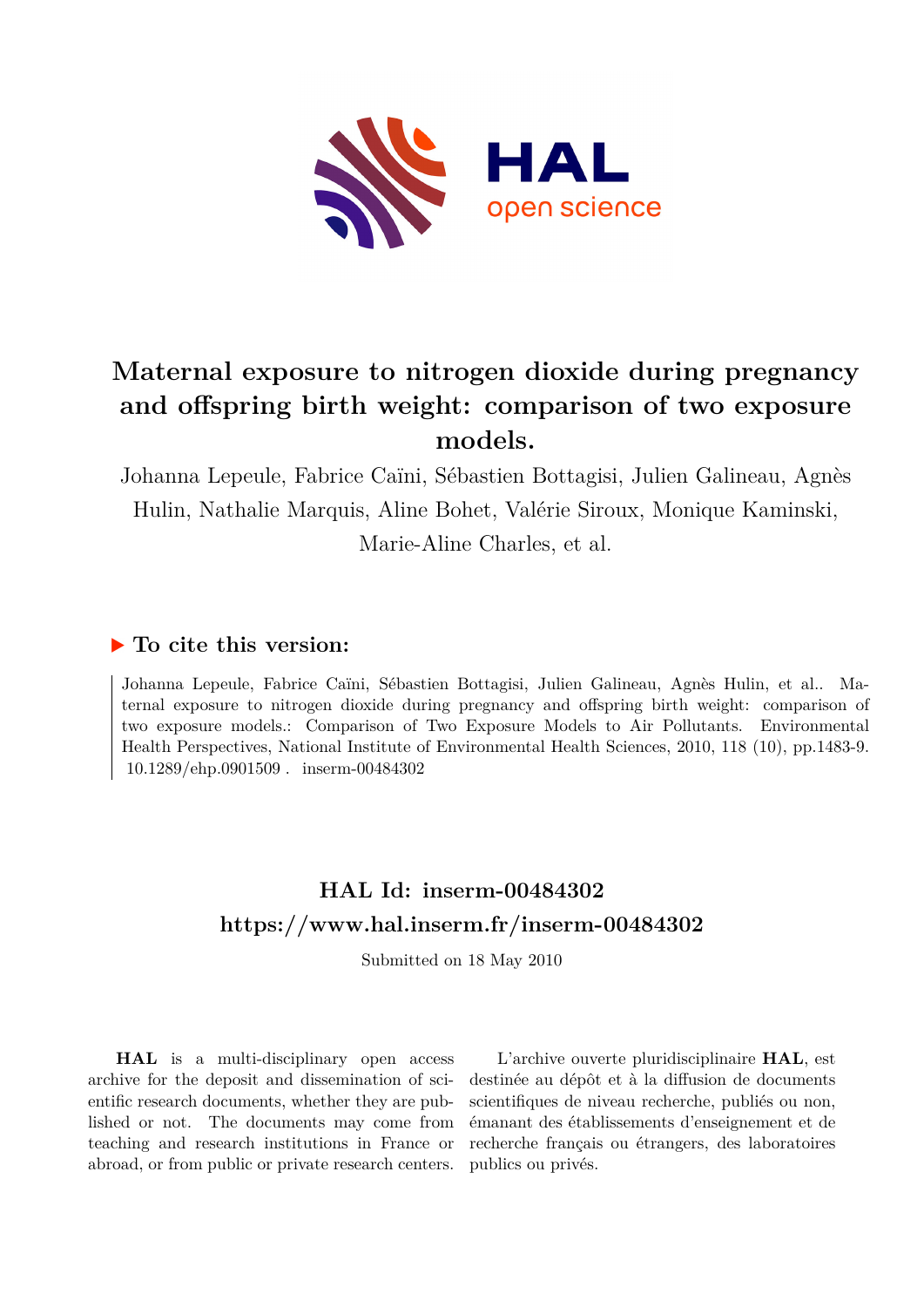# ENVIRONMENTAL ENVIRONMENTAL HEALTH HEALTH PERSPECTIVES PERSPECTIVES **ehp**

ehponline.org

# **Maternal Exposure to Nitrogen Dioxide during Pregnancy and Offspring Birthweight: Comparison of Two Exposure Models**

**Johanna Lepeule, Fabrice Caïni, Sébastien Bottagisi, Julien Galineau, Agnès Hulin, Nathalie Marquis, Aline Bohet, Valérie Siroux, Monique Kaminski, Marie-Aline Charles, Rémy Slama, and the Eden mother-child cohort study group**

**doi: 10.1289/ehp.0901509 (available at http://dx.doi.org/) Online 14 May 2010**



National Institutes of Health U.S. Department of Health and Human Services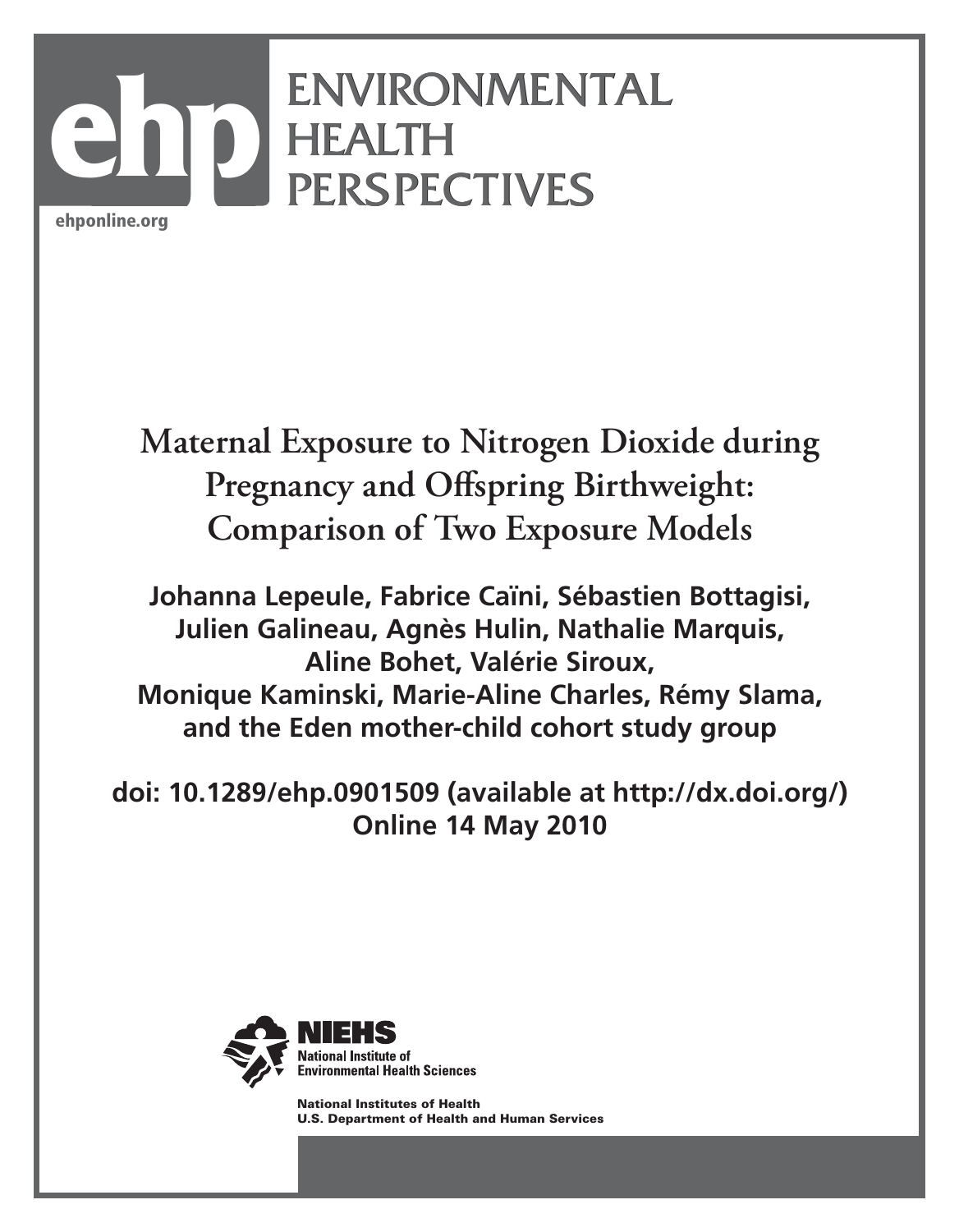# **Maternal Exposure to Nitrogen Dioxide during Pregnancy and Offspring Birthweight: Comparison of Two Exposure Models**

**Johanna Lepeule1,2, Fabrice Caïni<sup>3</sup> , Sébastien Bottagisi1,2, Julien Galineau<sup>4</sup> , Agnès** 

**Hulin<sup>3</sup> , Nathalie Marquis<sup>4</sup> , Aline Bohet5,6, Valérie Siroux2,7, Monique Kaminski8,9 ,** 

**Marie-Aline Charles 10,11, Rémy Slama1,2 and the Eden mother-child cohort study group** 

1: Inserm, Avenir Team "Environmental Epidemiology Applied to Fecundity and

Reproduction", Institut Albert Bonniot, U823, Grenoble, France

2: University J. Fourier Grenoble, Grenoble, France.

3: ATMO Poitou-Charentes, Perigny, France.

4: AIRLOR, Vandoeuvre les Nancy, France.

5: Inserm, U1018, CESP Centre de Recherche en Epidémiologie et Santé des populations,

Team Epidemiology of reproduction and child development, Le Kremlin-Bicêtre, France.

6: Univ Paris-Sud 11, UMRS 1018, Le Kremlin Bicêtre, France

7: Inserm, Team « Epidemiology of Cancer and Severe Diseases », Institut Albert Bonniot, U823, Grenoble, France

8: UMR S953, IFR 69, Epidemiological Research Unit on Perinatal and Women's and

Children's Health, Villejuif, France.

9: UPMC, Paris, France.

10: Inserm, U1018, CESP Centre de Recherche en Epidemiologie et Santé des Populations,

Team Epidemiology of obesity, diabetes and renal disease over the life course, Villejuif, France.

11: University Paris-Sud 11, UMRS 1018, Le Kremlin Bicêtre, France

**Corresponding author:** Johanna Lepeule, [johanna.lepeule@ujf-grenoble.fr](mailto:johanna.lepeule@ujf-grenoble.fr), Phone: +33 476 54 94 66; Fax: +33 476 54 94 14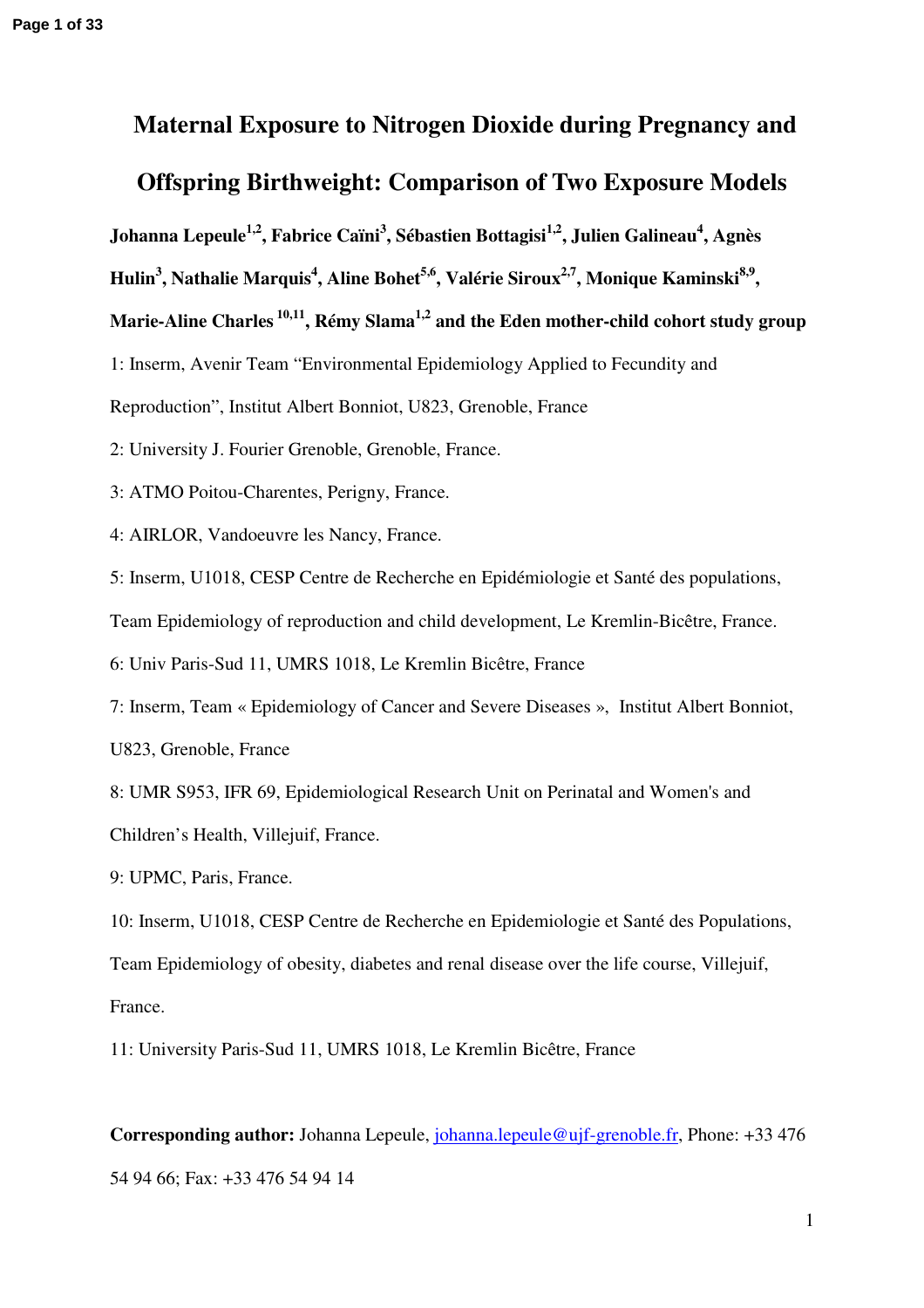Inserm, Team "Environmental Epidemiology applied to Fertility and Human Reproduction", U823, Institut Albert Bonniot, BP 170, La Tronche, F-38042 Grenoble CEDEX 9, France. **Running title**: Comparison of Two Exposure Models to Air Pollutants

**Key-words**: atmospheric pollution, birthweight, cohort, exposure modeling, geostatistical, measurement error, monitoring station, nitrogen dioxide, spatial variation, temporal variation

#### **Abbreviations:**

| <b>AQMS</b>     | : Air Quality Monitoring Station           |
|-----------------|--------------------------------------------|
| CI              | : Confidence Interval                      |
| <b>LUR</b>      | : Land Use Regression                      |
| NO <sub>2</sub> | : Nitrogen dioxide                         |
| TAG model       | : Temporally Adjusted Geostatistical model |

#### **Acknowledgements:**

We thank José Labarere (CHU Grenoble) and Jean Maccario (University of Paris Descartes) for useful discussions. We are indebted to the midwife research assistants (L. Douhaud, S. Bedel, B. Lortholary, S. Gabriel, M. Rogeon, and M. Malinbaum) for data collection and to P. Lavoine for checking, coding, and data entry. This project has been funded by grants from the French agency for environmental and occupational health safety (AFSSET, call "Environnement-Santé-Travail") and from ADEME. The Eden cohort is funded by the Foundation for medical research (FRM), Inserm, IReSP, Nestlé, French Ministry of health, National Research Agency (ANR), Univ. Paris-Sud, Institute of health monitoring (InVS), AFSSET, MGEN, AFSSA. JL benefits from a post-doctoral grant from Inserm and the team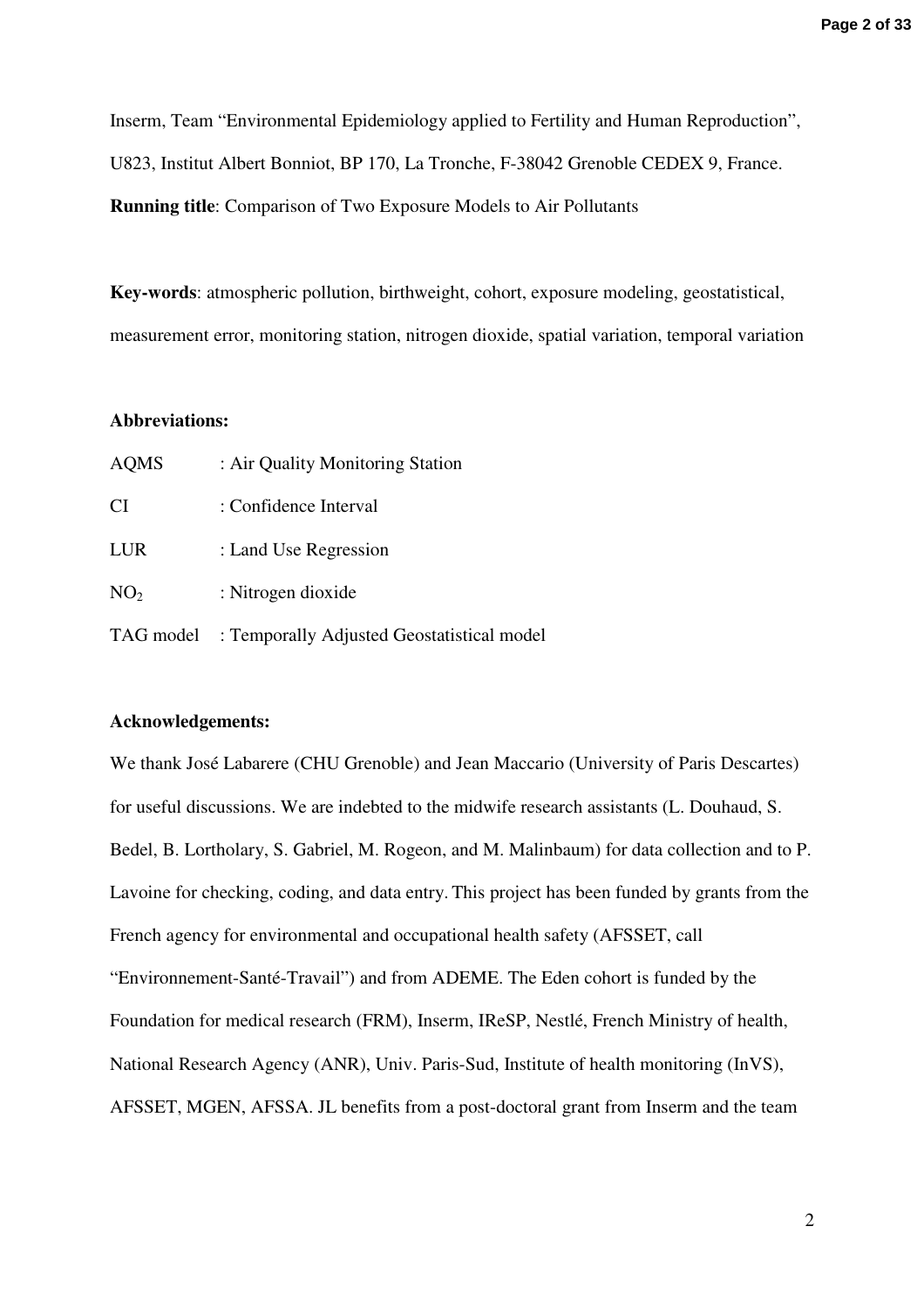of Environmental Epidemiology (Inserm U823) is supported by an AVENIR grant from Inserm.

All authors declare that they have nothing to disclose, financially or otherwise. There is no conflict of interest.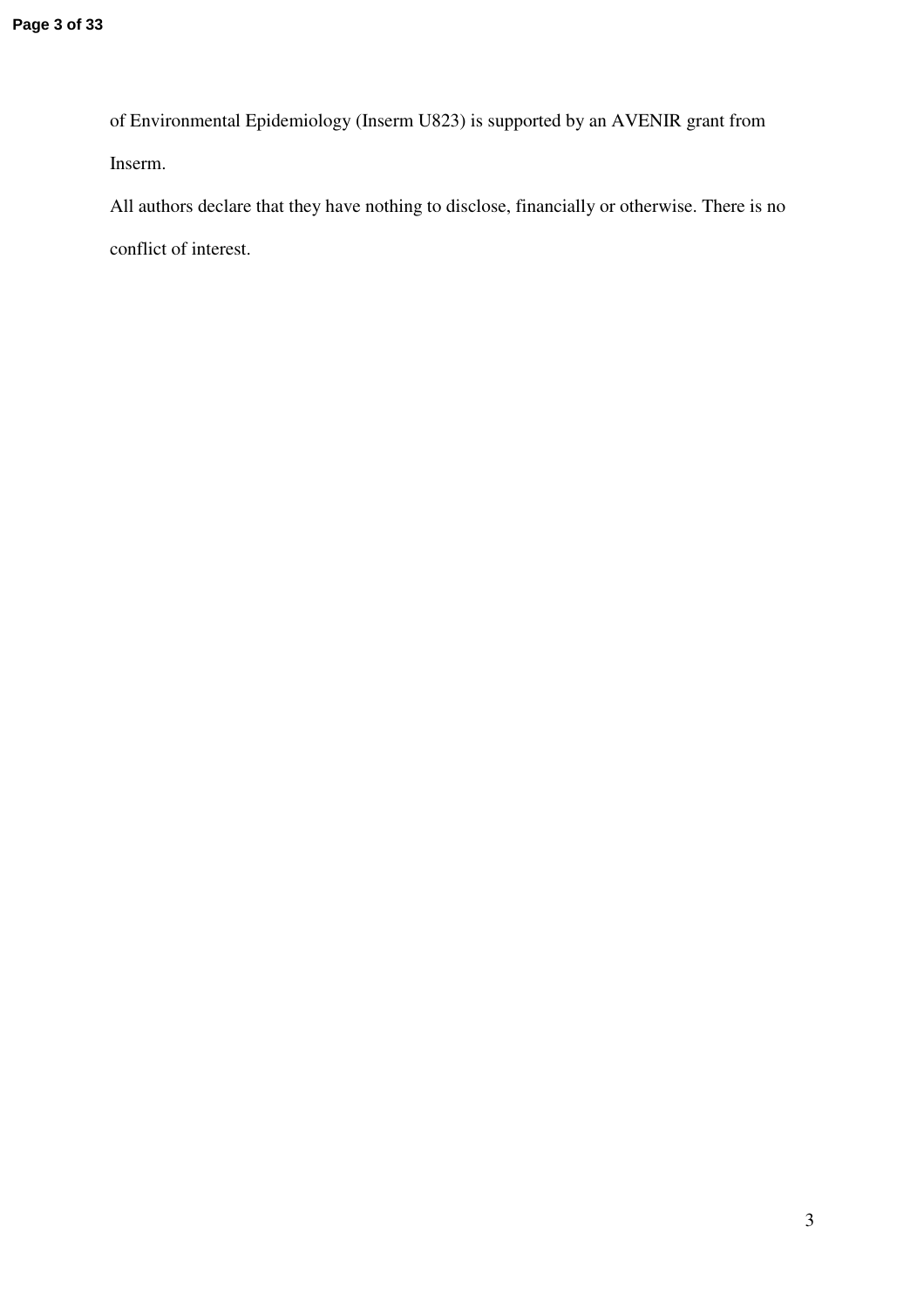#### **Outline of manuscript -section headers**

Abstract

Introduction

Materials and Methods

Study population and data collection

Exposure to  $NO<sub>2</sub>$ 

Nearest air quality monitoring station model (model 1)

Temporally adjusted geostatistical model (model 2)

Statistical analyses

Spatial and temporal variations in exposure

Comparison of the exposure estimates generated by each model

Exposure-response relationship

Results

Population

Exposure to air pollutants

Associations between air pollutants and fetal growth

Discussion

Conclusion

References

Tables

Figure legends

Figures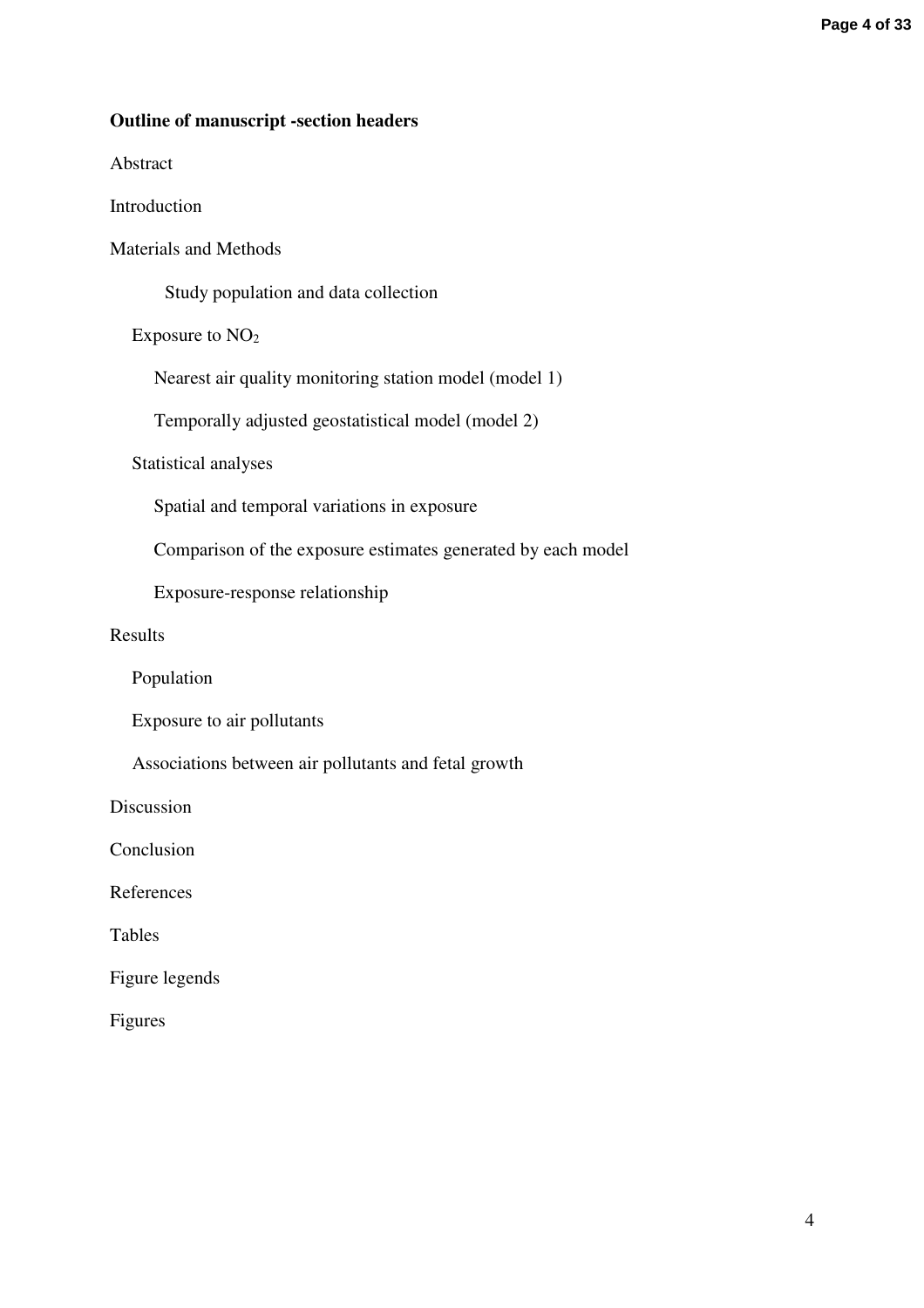#### **Abstract**

**Background:** Studies of the effects of air pollutants on birthweight often assess exposure with permanent air quality monitoring stations (AQMS) networks; these have a poor spatial resolution.

**Objective**: We aimed to compare the exposure model based on the nearest AQMS and a temporally adjusted geostatistical (TAG) model with a finer spatial resolution, for use in pregnancy studies.

**Methods**: The AQMS and TAG exposure models were implemented in two areas surrounding medium-sized cities in which 776 pregnant women were followed as part of the EDEN mother-child cohort. The exposure models were compared in terms of estimated nitrogen dioxide  $(NO<sub>2</sub>)$  levels and of their association with birthweight.

**Results**: The correlation between the two estimates of exposure during the first trimester of pregnancy was r=0.67, 0.70, and 0.83 for women living within 5, 2 or 1 km of an AQMS, respectively. Exposure patterns displayed greater spatial than temporal variations. Exposure during the first trimester of pregnancy was most strongly associated with birthweight for women living less than 2 km away from an AQMS: a 10  $\mu$ g/m<sup>3</sup> increase in NO<sub>2</sub> exposure was associated with an adjusted difference in birthweight of -37g (95% confidence interval (CI), - 75; 1g) for the nearest AQMS model and of -51g (95% CI, -128; 26g) for the TAG model. The association was less strong (higher p-value) for women living within 5 or 1 km of an AQMS.

**Conclusions**: The two exposure models tended to give consistent in terms of association with birthweight, despite the moderate concordance between exposure estimates.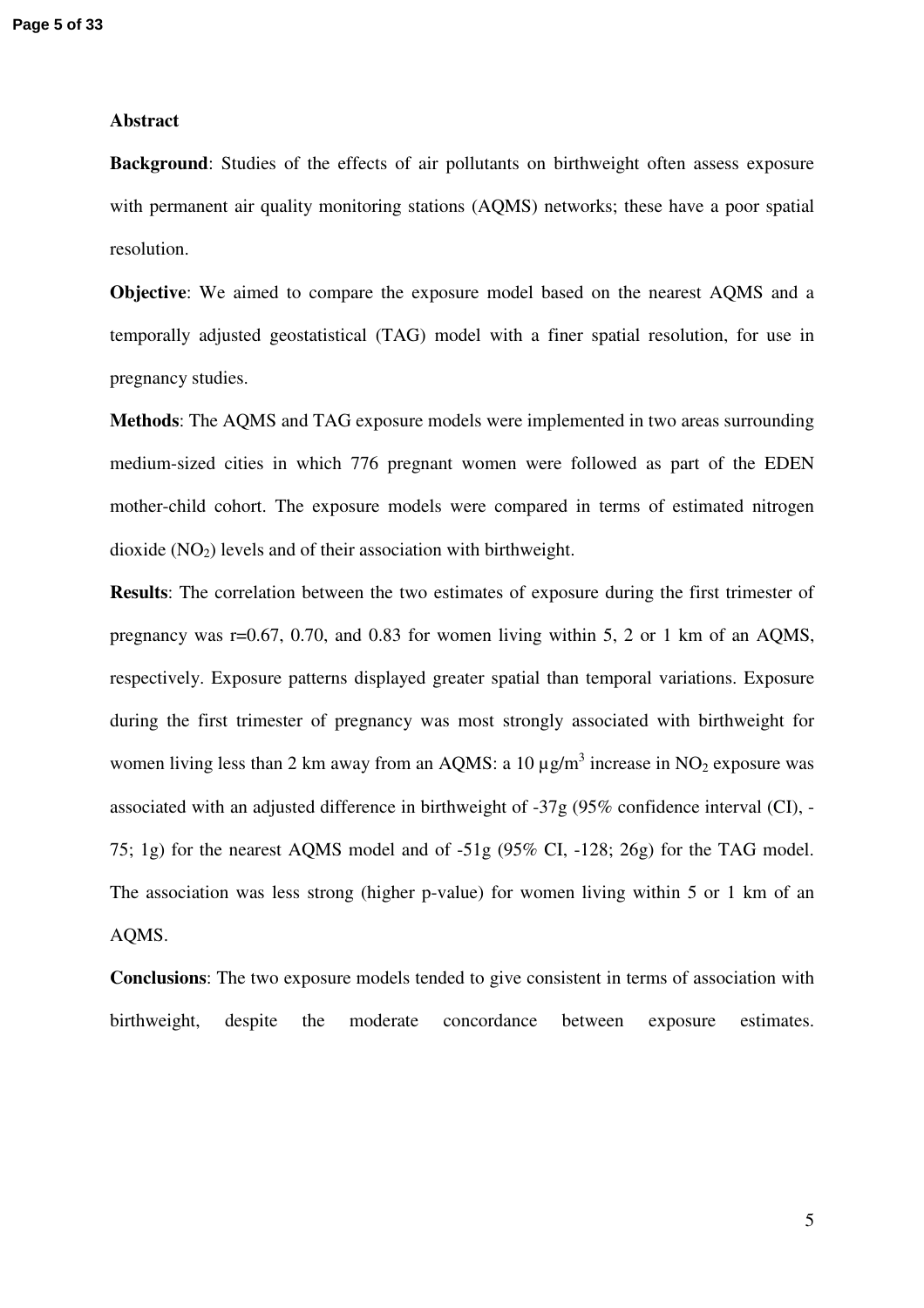#### **Introduction**

Several epidemiological studies have reported associations between maternal exposure to nitrogen dioxide  $(NO_2)$  during pregnancy and fetal growth assessed by birthweight, taking into account gestational duration (e.g., Bell et al. 2007; Liu et al. 2007; Ritz and Wilhelm 2008; Slama et al. 2008; Wilhelm and Ritz 2003). Various approaches may be used to estimate exposure, from the use of biomarkers of exposure to personal dosimeters and environmental models. Most previous studies have been based on measurements from permanent air quality monitoring stations (AQMS), using data from the AQMS closest to the subject's home address, or interpolating data for neighboring monitors, for which measurements are averaged over the entire pregnancy or over each trimester of pregnancy. This approach has the advantage of making use of readily available exposure data, being simple to implement and, because pollutants are assessed on an hourly or at least weekly basis, being highly flexible in terms of the temporal exposure window considered. However, the spatial density of AQMS networks is generally low, and studies have shown that the data provided by permanent AQMS are representative only of air pollution levels in the close vicinity of the station (Lebret et al. 2000). Studies based on AQMS measurements assume that air pollution levels are homogeneous within a buffer of several kilometers around each monitor, or, at least, that exposure misclassification introduces no major bias into the estimated exposure-response relationship. However, studies based on the simultaneous use of several exposure models have demonstrated that the amplitude of the measurement error may be large (Nerriere et al. 2005; Nethery et al. 2008; Sarnat et al. 2005). Moreover, at least for respiratory or cardiovascular outcomes, measurement error may have a large impact on the exposure-response relationship (Miller et al. 2007; Van Roosbroeck et al. 2008). This issue has very little been studied in the context of reproductive outcomes (Brauer et al. 2008).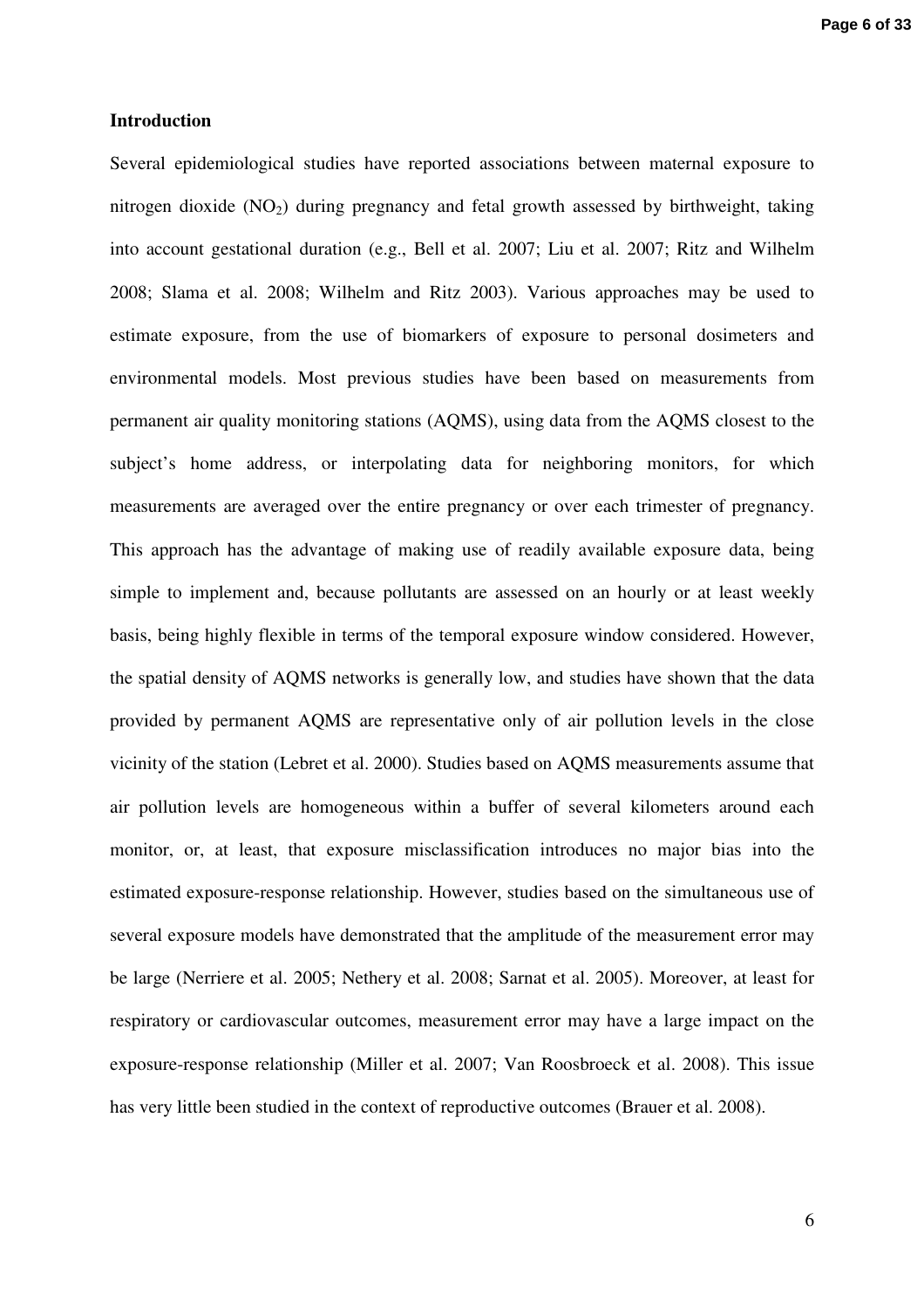We aimed to compare the exposure model based on the nearest AQMS and a temporally adjusted geostatistical (TAG) model based on measurement campaigns with a fine spatial resolution and also focusing on background pollution, in the context of a mother-child cohort. These models were compared in terms of estimated  $NO<sub>2</sub>$  levels and the estimated association between NO<sub>2</sub> levels and birthweight.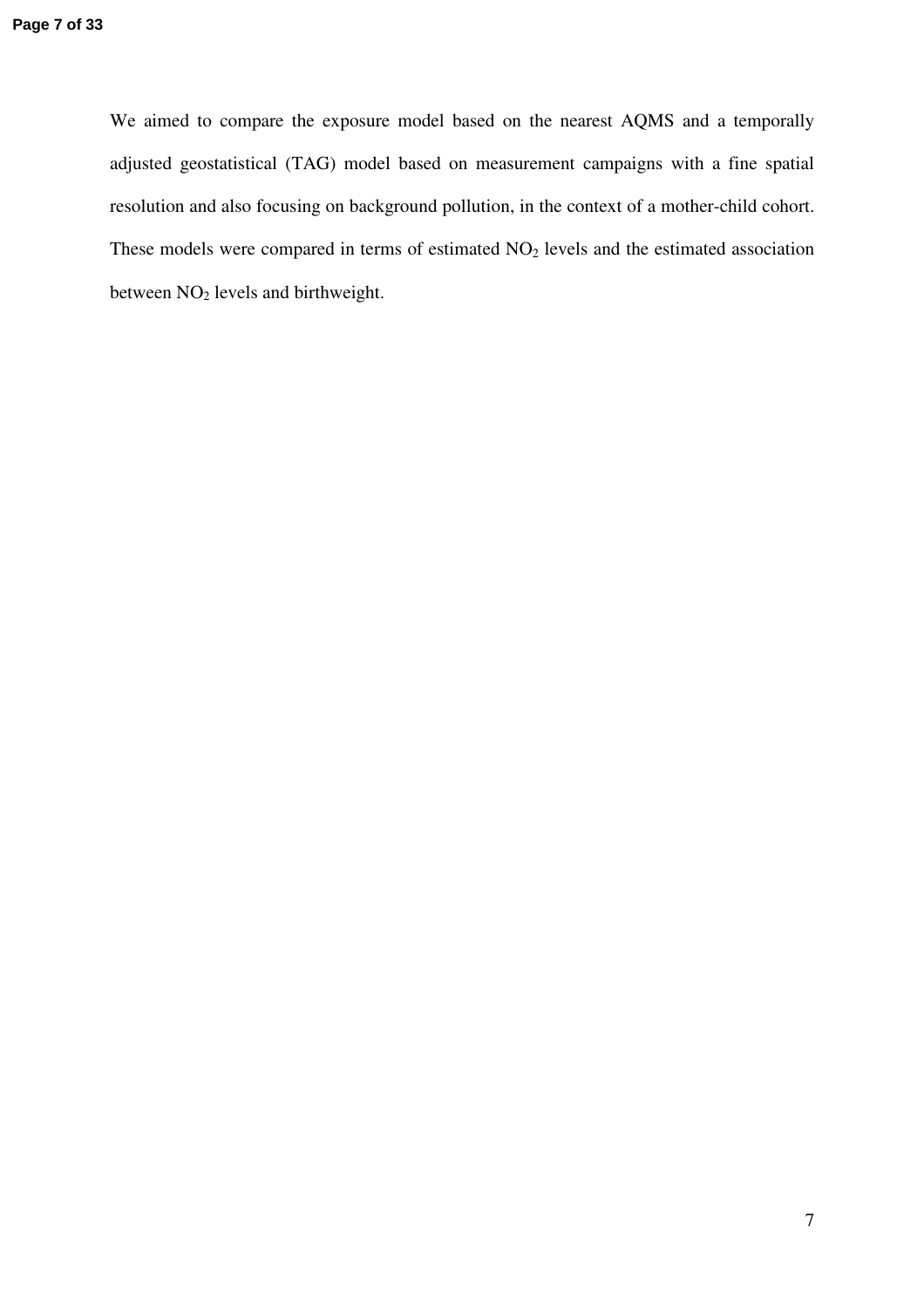#### **Materials and Methods**

#### Study population and data collection

This study was conducted in a subgroup of the French EDEN (study of pre and early postnatal determinants of the child's development and health) mother-child cohort. Pregnant women at less than 26 weeks of gestation were recruited from the maternity wards of Poitiers and Nancy University Hospitals (France), between September 2003 and January 2006. Gestational age was assessed from the date of the last menstrual period (Slama et al. 2009). Exclusion criteria were a personal history of diabetes, multiple pregnancy, intention to deliver outside the university hospital or to move out of the study region within the next three years and an inability to speak and read French. The birthweight of the infants were extracted from the maternity records. Information on maternal active and passive smoking, height, weight, and educational level were collected by interview between 24 and 28 weeks of gestation, and by questionnaire after birth. The study was approved by the relevant ethical committees (*Comité Consultatif pour la Protection des Personnes dans la Recherche Biomédicale*, Le Kremlin-Bicêtre University Hospital, and *Commission Nationale de l'Informatique et des Libertés*), and all participating women gave informed written consent for their own participation and that of their children. More details of this study can be found elsewhere (Drouillet et al. 2008; Slama et al. 2009; Yazbeck et al. 2009).

#### Exposure to  $NO<sub>2</sub>$

We restricted the cohort to pregnant women living in two areas, one of  $165 \text{ km}^2$  around Nancy and the other of 315  $km^2$  around Poitiers, in which air quality measurement campaigns have been conducted. We then further restricted the study area to the immediate vicinity of an AQMS, focusing on circular buffers with a radius of 5, 2, and 1 km around each AQMS (Figure 1B and D). The detailed addresses of all women were geocoded in Arcgis 9.3 (ESRI,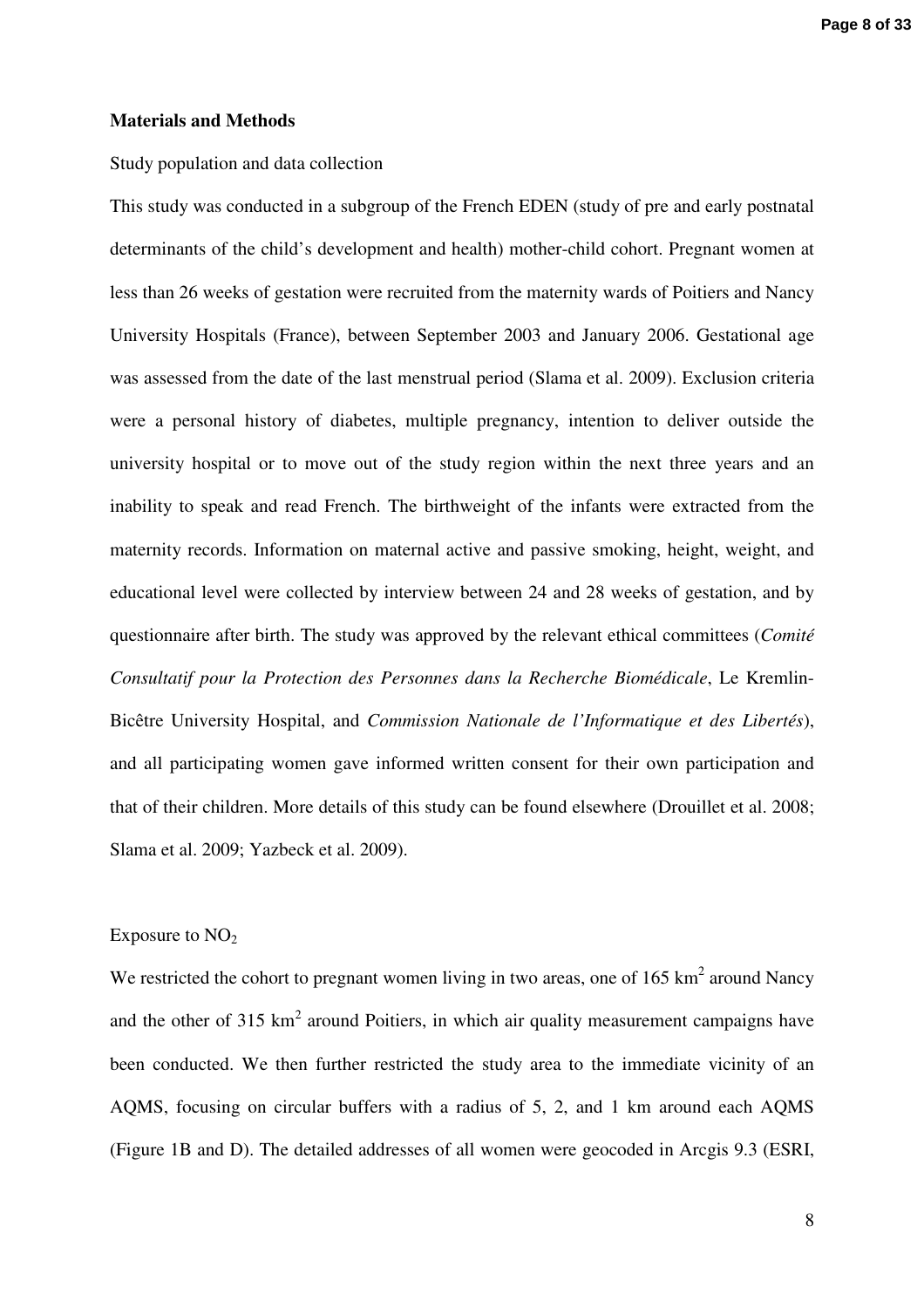Redlands, CA, USA). For both models, changes of home address between inclusion and delivery were taken into account by calculating time-weighted means of exposure over the relevant time windows (whole pregnancy, and each trimester (92 days per trimester if no delivery) of pregnancy).

Nearest air quality monitoring station model (model 1)

We obtained air pollution data from the AIRLOR (Nancy) and ATMO-PC (Poitiers) AQMS networks. All permanent AQMS measuring NO<sub>2</sub> concentration during the study period and located within 2.5 km of the limits of the study areas were considered (three in the Poitiers area and six in the Nancy area, Figures 1A and C), excluding those labeled as *traffic* (i.e. located <5 m from a road with traffic levels of >10,000 vehicles/day (ADEME 2002)) or *industrial* stations. For each woman *i*, hourly measures of  $NO<sub>2</sub>$  concentration by the AQMS *j* closest to her home address were averaged over each time-window  $\Delta_t^t$  considered (noted  $\Delta_t$  for

convenience), to obtain our exposure estimate  $E1_{i,\Delta_{\tau}}^{i}$ .

#### Temporally adjusted geostatistical model (model 2)

NO2 measurement campaigns with a Palmes diffusive sampler (Palmes et al. 1976) were conducted in the urban and peri-urban areas of both cities. The diffusive samplers were located so as to give measurements of background pollution in each area (61 locations in the Poitiers area, 98 locations in the Nancy area). The campaigns lasted 14 days (Poitiers) or 10 to 15 days (Nancy) and were repeated throughout the year to capture seasonal variations. Nine campaigns were performed in 2005 in the Poitiers area and 10 were performed in 2002 in the Nancy area (AIRLOR 2004; ATMO-PC 2007). In each area, for each passive sampler, the AQMS giving the measurements most strongly correlated with the measurements of the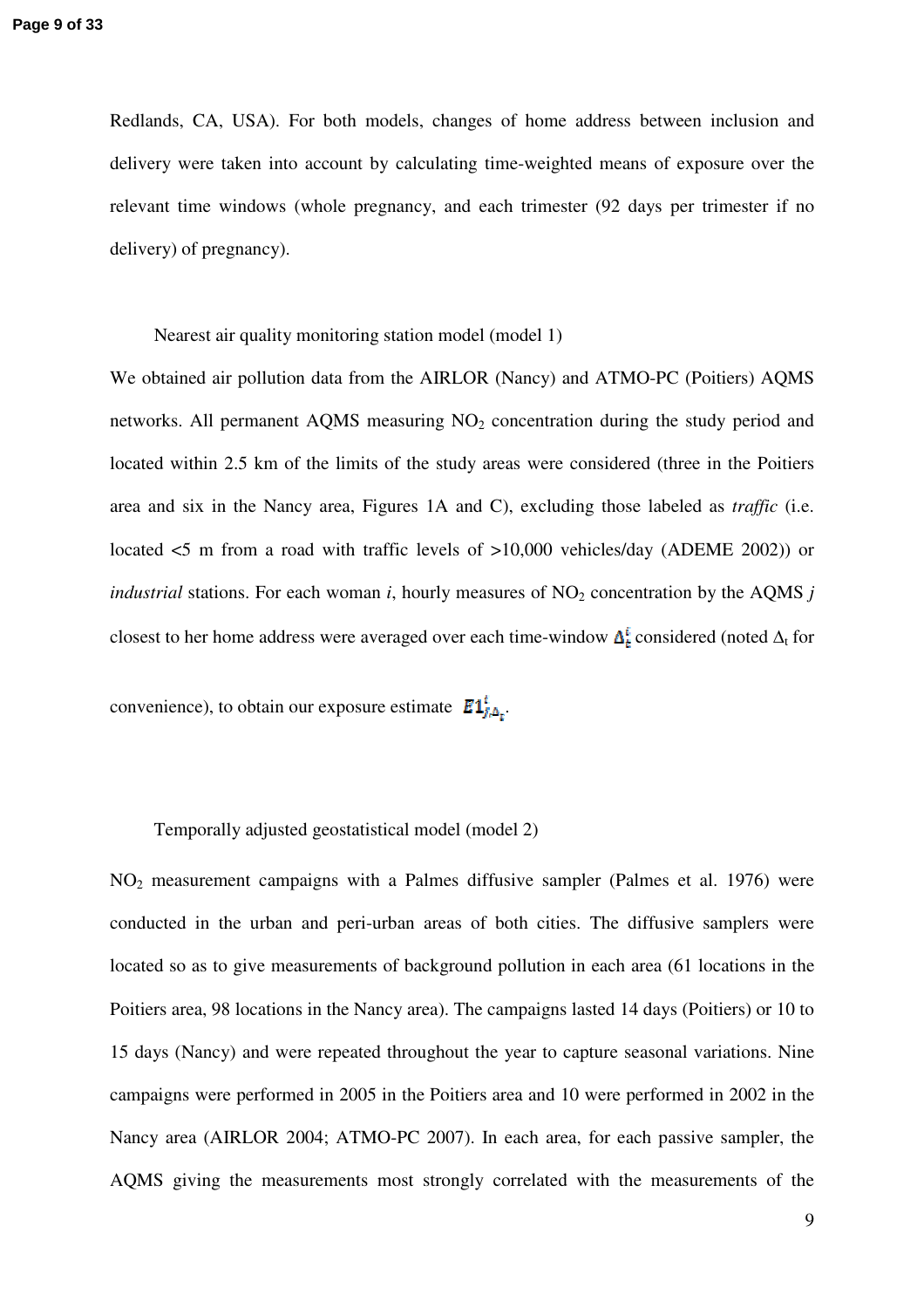passive sampler during campaigns was used to estimate mean annual concentration at each measurement location. These estimated annual concentrations were smoothed over the whole area with kriging techniques (Chilès and Delfiner 1999) on a 50x50 meter grid, with Isatis Software (Géovariances, Fontainebleau; Figure 1B and D). This corresponded to our estimate of  $C_{\text{yearly}}^i$ , the mean NO<sub>2</sub> concentration at the home address, for the year 2005 in Poitiers and

2002 in Nancy (spatial component of the model).

The estimated annual  $NO<sub>2</sub>$  concentrations were then combined with time-specific measurements from the permanent AQMS to capture temporal variations in concentrations. This approach has previously been used in the context of LUR models (Slama et al. 2007). The hourly  $NO<sub>2</sub>$  measures of all AQMS from the area were averaged over each time-window  $\Delta_t$  considered

 $(S<sup>i</sup><sub>all,  $\Delta t$</sub> )$  and also over the year in which the measurement campaign was performed  $(S<sub>all, yearly</sub>)$ . The ratio  $S<sup>i</sup>$ <sub>all,  $\Delta t$ </sub> /  $S<sub>all, yearly</sub>$  was the temporal component of the model. The temporally adjusted estimate of NO<sub>2</sub> exposure  $E2_{\Delta t}^{i}$  for woman *i* was the product of the spatial and temporal components, or

$$
E2_{\Delta t}^{i} = C_{yearly}^{i} \times \left(\frac{s_{all, \Delta t}^{i}}{s_{all, yearly}}\right).
$$

Statistical analyses

Spatial and temporal variations in exposure

For each model, the relative contribution of spatial (or temporal) variations in exposure contrasts was assessed by Pearson's correlation coefficient between the exposure estimate and its spatial (or temporal) component. We also carried out variance decomposition. The nearest AQMS model could be broken down as follows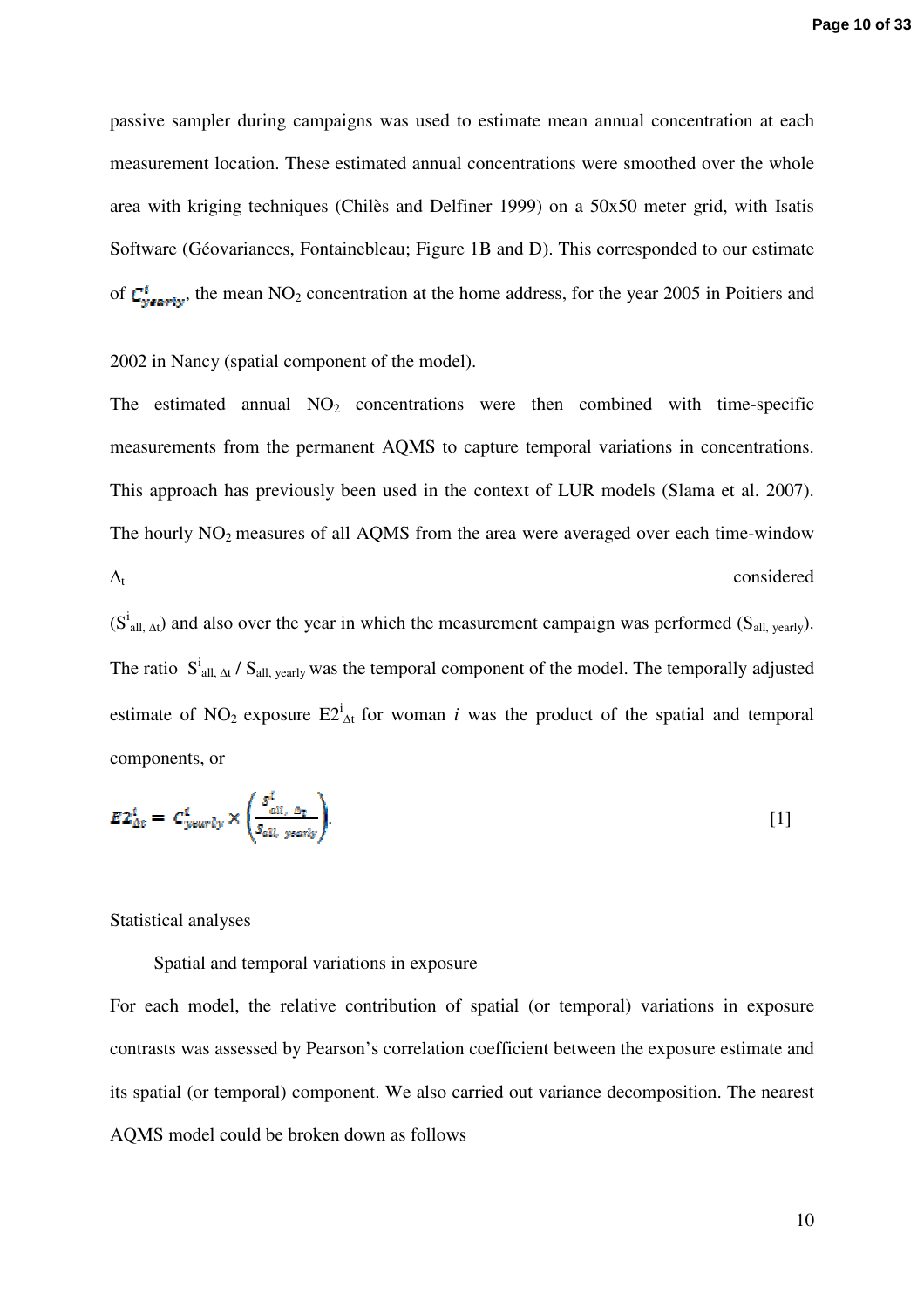$$
E1_{j_{i}\Delta_{t}}^{i} = \overline{E1_{\Delta t}} + (S_{f}^{i} - \overline{E1_{\Delta t}}) + (E1_{j_{i}\Delta_{t}}^{i} - S_{f}^{i}),
$$
\n[2]

With  $\overline{E1_{\Delta t}}$  being the mean level of exposure of all women during the time-window  $\Delta_t$ , and  $S_j^i$ the  $NO<sub>2</sub>$  concentration at AQMS *j* averaged over the entire study period, so as to obtain a spatial component  $(S_j^i - \overline{E_1}_{\Delta t})$  dependent solely on the address of the woman. This corresponded to our estimate of the spatial component of the AQMS model;  $(E1^i_{j, \Delta t} - S^i_{j})$ corresponded to our estimate of the temporal component of the model. The TAG model was log-transformed and expressed as

$$
\log(E2_{\Delta t}^{i}) = \log(C_{\text{yearly}}^{i}) + \log\left(\frac{s_{\text{all, } \Delta_{t}}^{i}}{s_{\text{all, yearly}}}\right)
$$
 [3]

for the variance analysis. These analyses were restricted to women who did not change address during pregnancy.

#### Comparison of the exposure estimates generated by each model

Exposure estimates for the two models were compared by Kruskal-Wallis rank tests and by calculating correlation coefficients (r). The distributions of the exposures estimated by the nearest AQMS model and by the TAG model were plotted either as a function of the AQMS closest to woman's home address, then excluding the AQMS located in the city-center. We also assessed the concordance between the estimates generated by the two models, classified into tertiles, by determining percentage concordance and the kappa coefficient (K). Bland-Altman plots were used to estimate the magnitude of the systematic error between the two exposure models (Bland and Altman 1986).

#### Exposure-response relationship

We studied the relationship between birthweight and  $NO<sub>2</sub>$  exposure during each exposure window in linear regression models taking into account gestational age and adjustment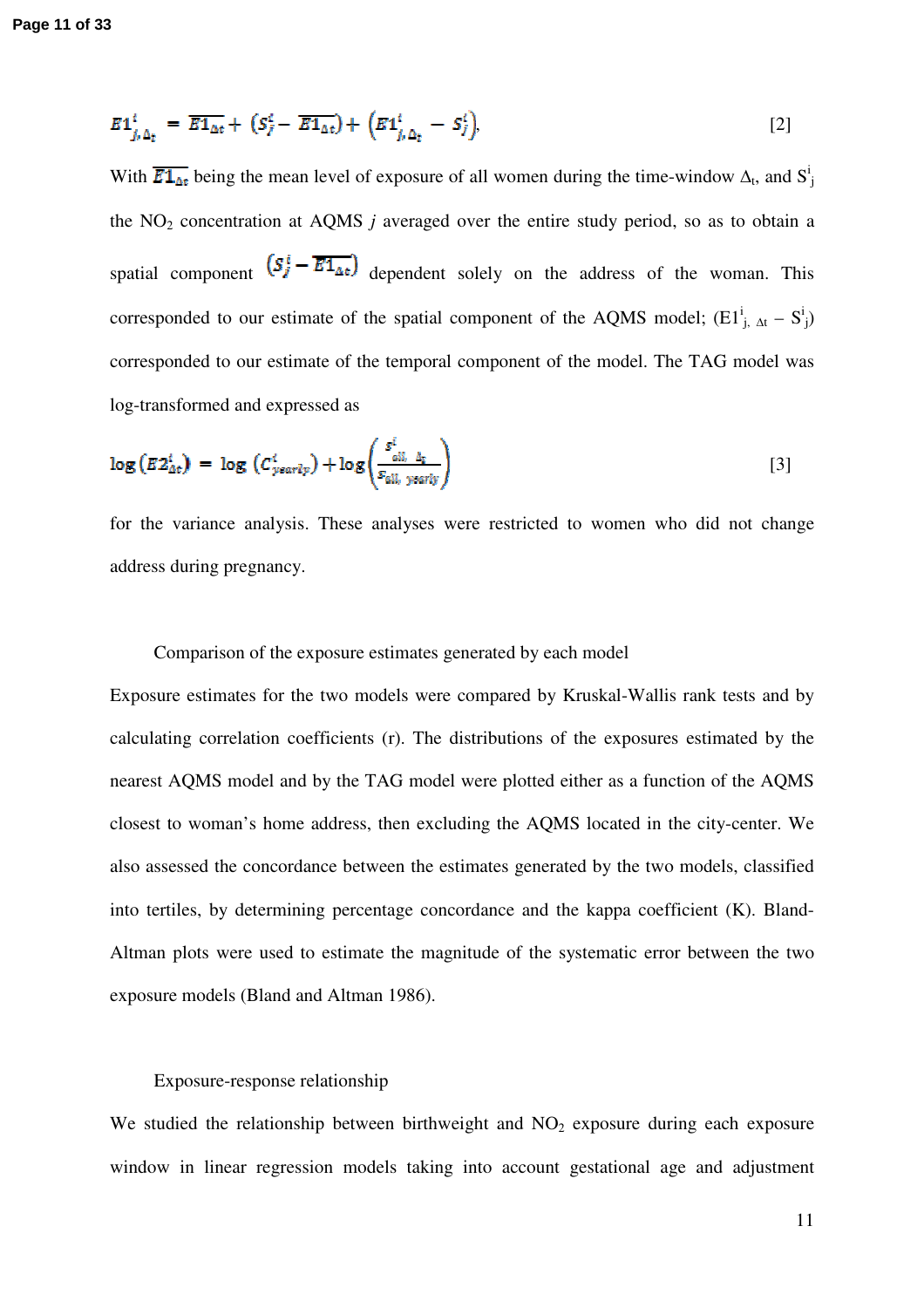factors. Linear trend tests were performed with a categorical variable, the value of which corresponded to the category-specific median  $NO<sub>2</sub>$  concentration. The adjustment factors were selected on the basis of *a priori* knowledge (Rothman et al. 2008). We adjusted for active and passive smoking during the second trimester of pregnancy, because these factors were more strongly associated with birthweight than exposures during the first trimester, the third trimester or any of the three trimesters. We also adjusted for sex of the newborn, maternal height (as a continuous variable), pre-pregnancy weight (broken stick model with a knot at 60 kg), birth order, maternal age at end of education, center, and trimester of pregnancy. Statistical analyses were carried out with STATA statistical software (Stata SE 10.1, Stata Corp, College Station, TX). Analyses were repeated for the three buffers considered (less than 5, 2 or 1 km from an AQMS).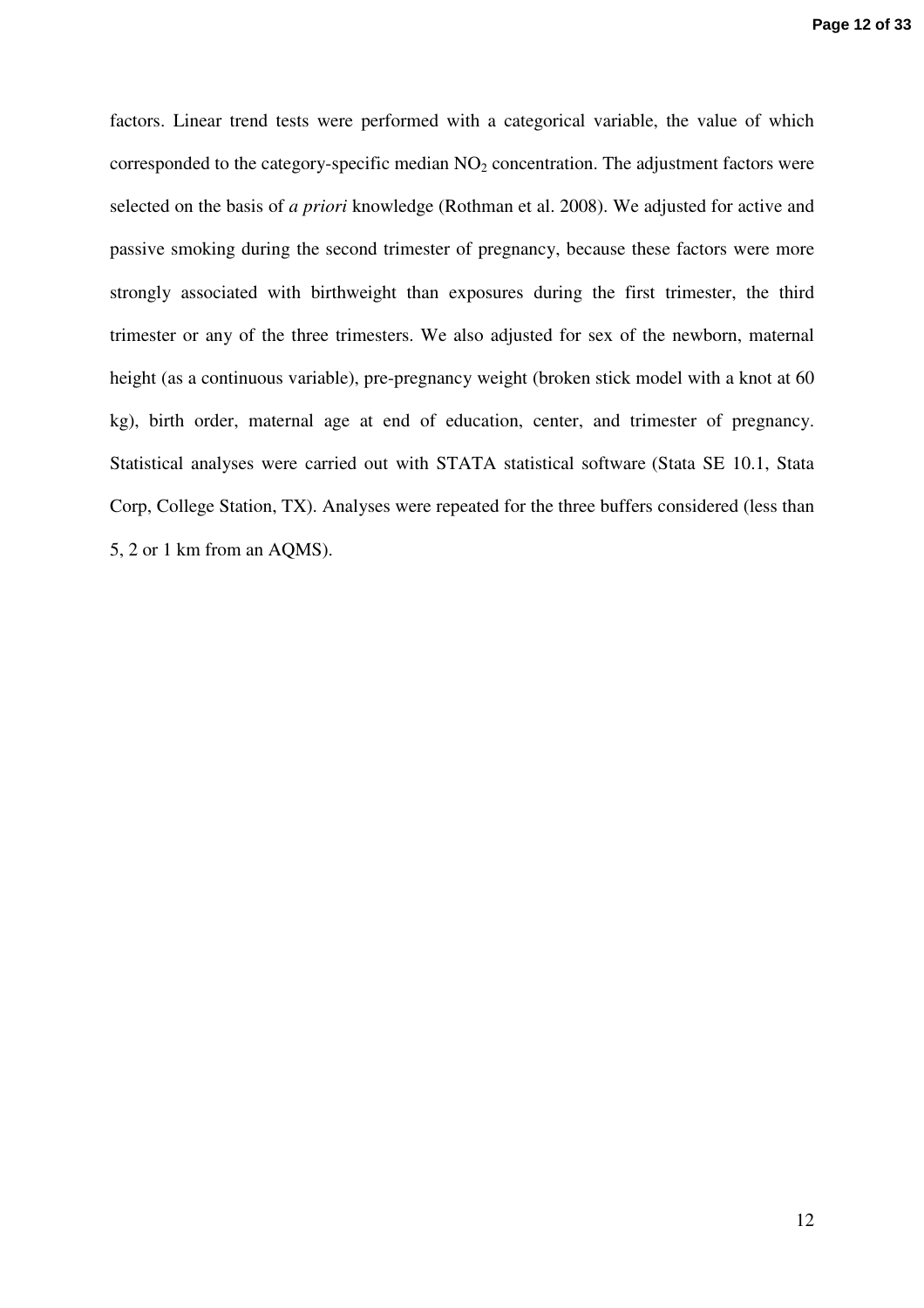#### **Results**

#### Population

Of the 1893 women from the cohort with a known offspring birthweight, 776 lived in the study area, less than 5 km from an AQMS, during at least one trimester of pregnancy (431 and 158 women lived within 2 and 1 km of an AQMS, respectively). Mean birthweight was 3284 g (25, 50, 75th percentiles, 3005, 3310, 3620 g). The characteristics of the study population are described in Table 1.

#### Exposure to air pollutants

Estimates of exposure to  $NO<sub>2</sub>$  were higher in Nancy than in Poitiers, whatever the exposure model and exposure window considered (Figure 1, Tables 1 and 2). The nearest AQMS model estimate during pregnancy was more strongly correlated with the spatial component of the TAG model (r=0.61, 0.68, 0.84, for the 5, 2, 1 km buffers, respectively) than with its temporal component (r=0.35, 0.35, 0.45, respectively). For both models, exposure estimates throughout pregnancy were subject to strong spatial variation (accounting for >90% of the variance of exposure, Table 3). Temporal variations made a greater contribution to total variation when we considered trimester-specific windows, but remained smaller than spatial variations for the nearest AQMS model (72-84% for spatial variation and 20-25% for temporal variation), whereas the contributions of the spatial and temporal variation components were similar for the TAG model (43-61% for spatial variation and 44-57% for temporal variation, Table 3). The buffer around the AQMS studied had no major effect on the relative contributions of spatial and temporal components of variation.

The levels and range of  $NO<sub>2</sub>$  concentrations estimated by the nearest AQMS model were greater than those estimated by the TAG model (Table 2). Bland and Altman plots (See Supplemental Material, Figure 1) showed that the difference between the two models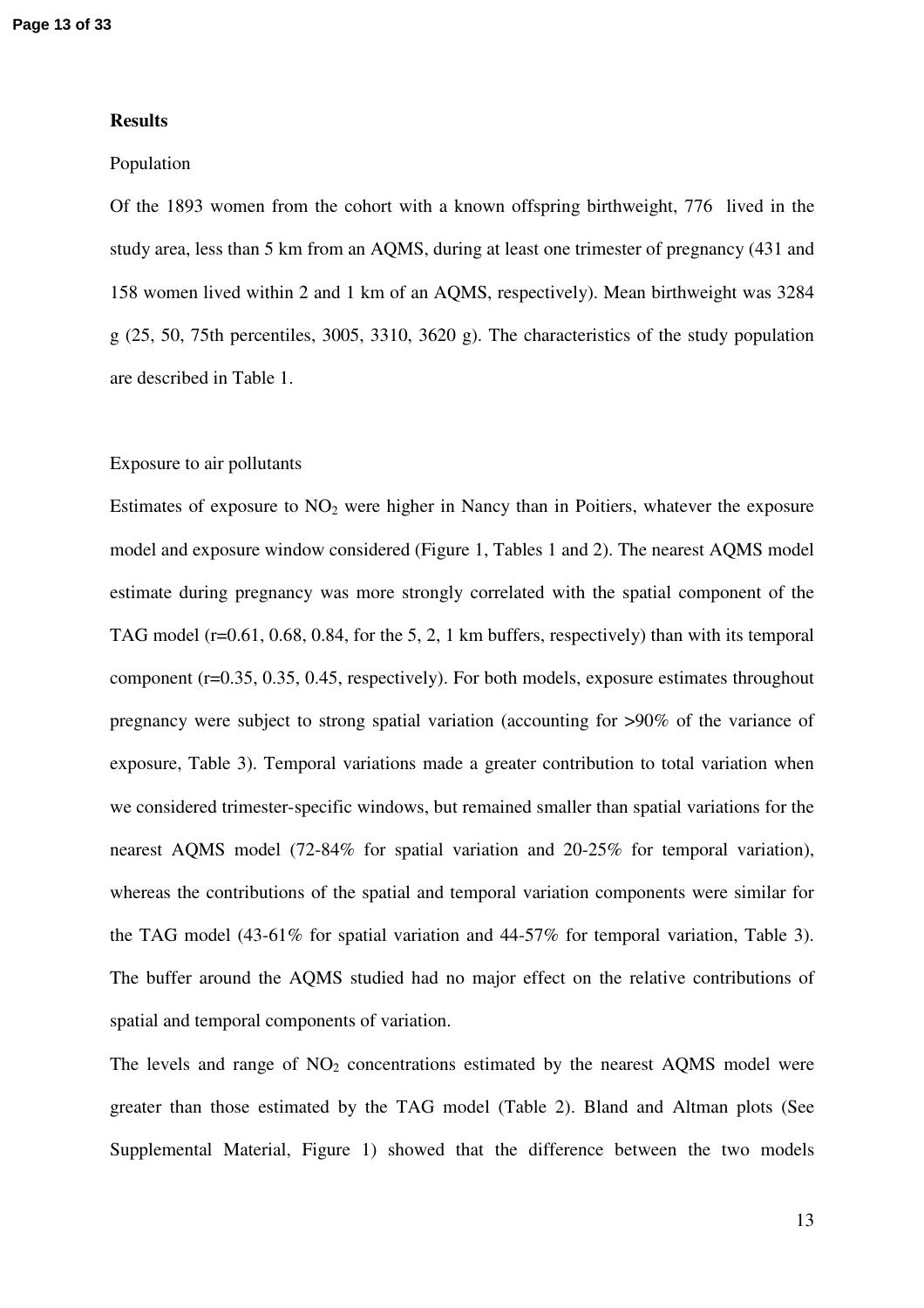increased with mean exposure estimates. This pattern was principally due to between-model differences for women living in the city-centers (mean  $NO<sub>2</sub>$  concentrations estimated by the nearest AQMS model were higher and ranges were narrower than for the TAG model), rather than in the peri-urban areas. Indeed, the exposure distributions for the two models became more similar when city-center AQMS measurements were not taken into account (Figure 2). All this indicates that the overestimation of  $NO<sub>2</sub>$  exposure levels by the AOMS model with respect to the TAG model mainly concerned the women who were also the most exposed with the TAG model.

The correlation and concordance (K) between the two exposure models were fair (0.40 -0.74) when we considered all the women living within 5 km of an AQMS (Table 2 and Supplemental Material, Figure 2), but were stronger if we restricted the study population to women living within 2 (0.37 -0.79) or 1 km (0.59 -0.87) of an AQMS. The correlation and concordance between the two exposure models also differed between the areas (Nancy/Poitiers) and between the city center and suburban areas (See Supplemental Material, Figure 2).

#### Associations between air pollutants and fetal growth

The patterns of association with birthweight identified were similar for the two exposure models, in terms of estimates of adjusted effects and confidence intervals (CI), although these associations were stronger for the nearest AQMS model (Figure 3, and see Supplemental Material, Table 1). The first and third trimesters of pregnancy corresponded to the exposure windows most clearly associated with effects on birthweight, for both exposure models. For women living less than 2 km from an AQMS, an increase of 10  $\mu$ g/m<sup>3</sup> in NO<sub>2</sub> concentration during the first trimester of pregnancy was associated with an adjusted change in mean birthweight of -37 g (95% CI, -75; 1 g) for the nearest AQMS model and of -51 g (95% CI, -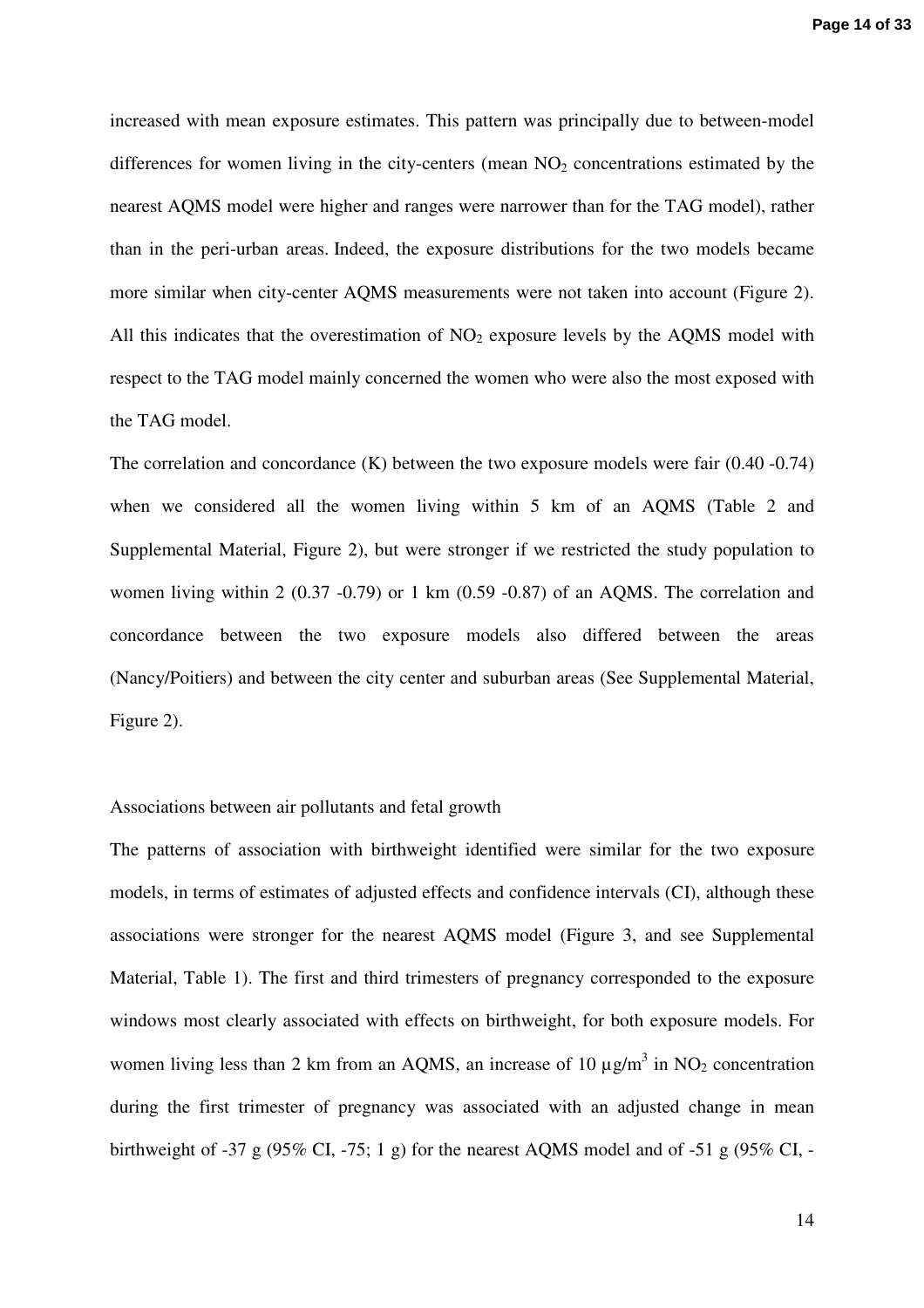128; 26 g) for the TAG model. Qualitatively similar results were obtained when exposure was coded in tertiles (See Supplemental Material, Table 1). For the AQMS model, the parameter quantifying the association between  $NO<sub>2</sub>$  exposure and birthweight approached 0 as buffer size increased. Similar results were obtained if no adjustment was made for the center (results not shown).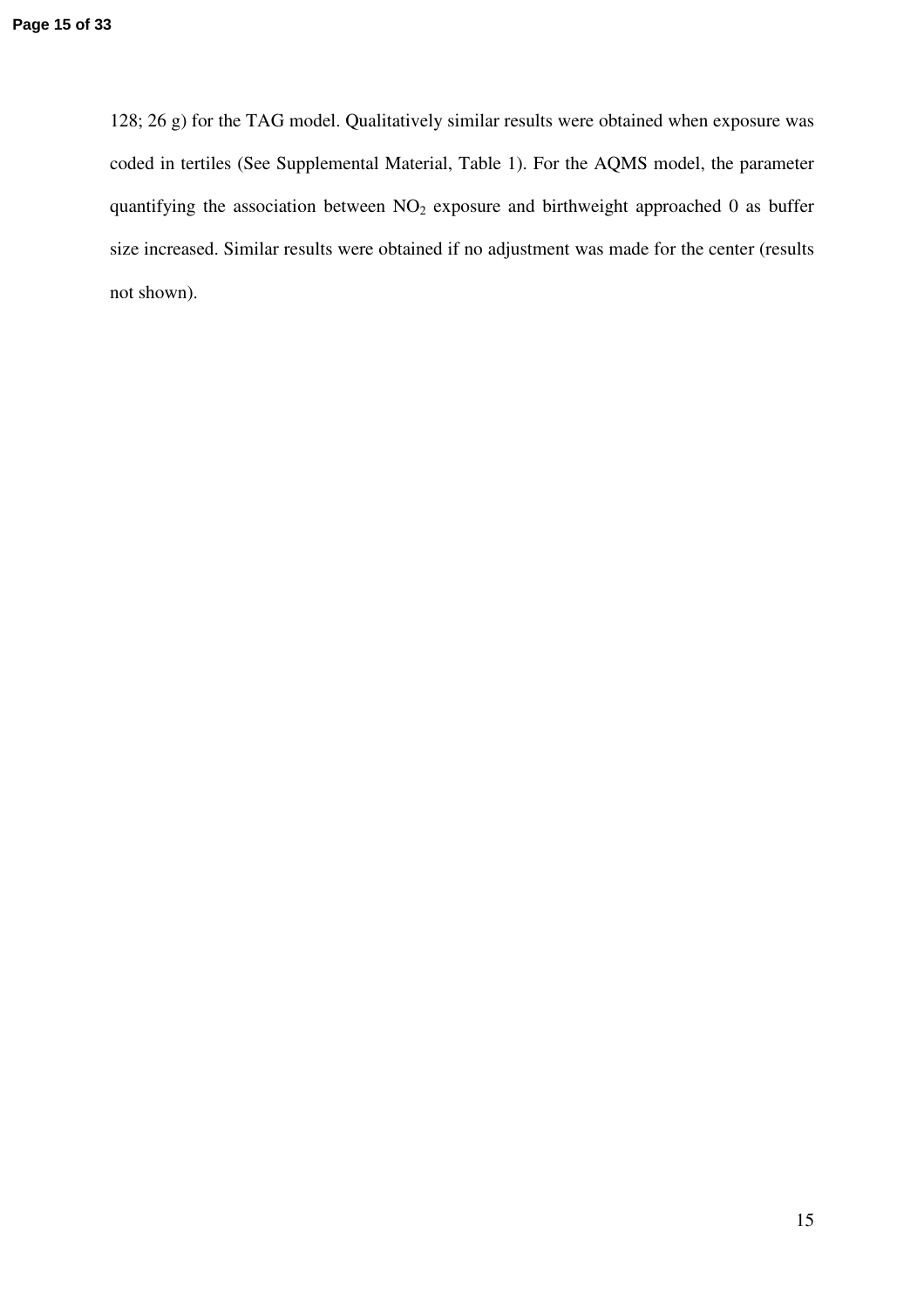#### **Discussion**

Our study is one of the first to describe associations between  $NO<sub>2</sub>$  exposure assessed with a TAG model and birthweight, and to compare this model with the more commonly used approach based on permanent AQMS. Models were compared in terms of both exposure estimates and association with birthweight. The nearest AQMS model was influenced by the location of monitors. Variations in exposure were mostly due to spatial rather than temporal variations in both models, with temporal variation making a larger overall contribution to total variation in the TAG model than in the nearest AQMS model. The concordance between  $NO<sub>2</sub>$ exposures estimates with the two models was fair when the 5 km buffer was considered. This concordance was stronger if the analysis was restricted to women living closer  $\ll$ 2 km, and more clearly, <1 km) to an AQMS. When exposure was coded as a continuous term, associations with birthweight for the TAG model were consistent with those obtained in analyses based on exposure estimated from the nearest AQMS model, for the various buffers around AQMS and exposure windows.

The TAG model is thought to have a better spatial resolution than the nearest AQMS model, due to the use of data from fine measurement campaigns, with no loss of temporal resolution, because TAG exposure estimates were seasonalized on the basis of AQMS measurements. The stronger contribution of the spatial component in the nearest AQMS model than in the TAG model may at first glance appear counterintuitive, as the AQMS model could be considered to be essentially based on temporal variations. However, this finding may be accounted for by the considerable variation of the concentrations obtained with different AQMS, some of which (in the city center) were influenced by traffic, despite meeting the criteria for background stations. This illustrates the extent to which the nearest AQMS estimates depend on the location of the monitors, and the need for exposure models with a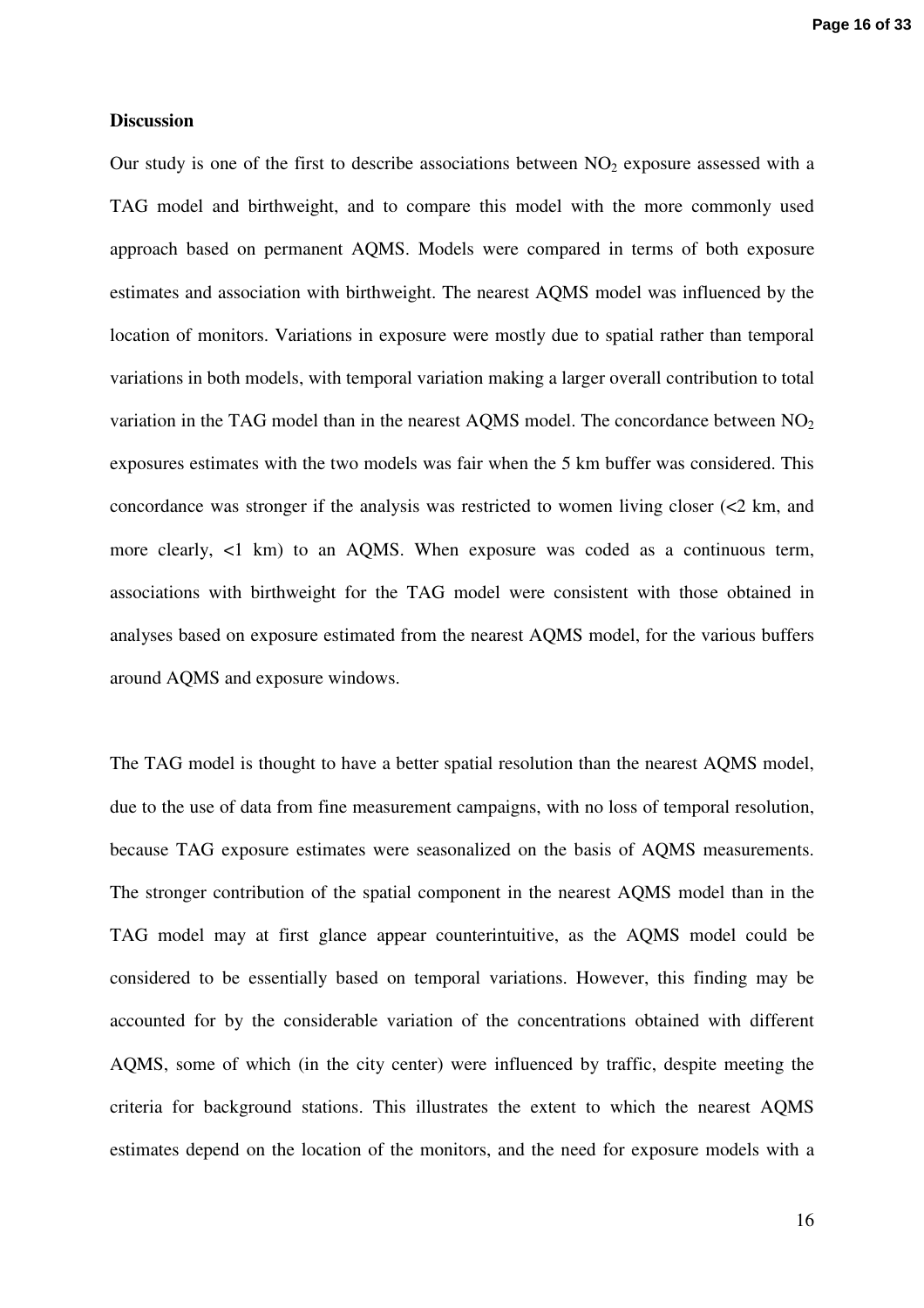finer spatial resolution in studies with medium- or long-term exposure windows (3 to 9 months in our study). As passive samplers were located at background sites less affected by traffic, the TAG approach led to a more purely background model than the AQMS approach. The higher concentrations estimated by the nearest AQMS model than by the TAG model (Table 2) may be accounted for by this feature. The TAG model may also smooth extreme exposure values, leading to an underestimation of the role of spatial variation.

One possible limitation of the TAG model stems from the approach used to *seasonalize* this model, in which we assumed that spatial differences in exposure remained constant over time. This assumption was found to be reasonable for an LUR model developed in Rome (Porta et al. 2009), but may not hold in other areas with different characteristics.

Several studies have evaluated the performance of AQMS for estimating exposure to air pollutants (Marshall et al. 2008; Nerriere et al. 2005; Nethery et al. 2008; Sarnat et al. 2005). The last three of these studies reported poor concordance between AQMS estimates and personal monitoring data, which is not surprising because personal exposure is not expected to strictly correspond to background levels of air pollution at the home address. Marshall et al. (2008) reported correlations and Kappa coefficients for estimates from the nearest AQMS model (within 10 km) and estimates stemming from either an LUR (r=0.61, K=0.42) or a dispersion model ( $r=0.37$ , K $=0.22$ ). The concordance obtained with the LUR model was similar to that observed in our study with the TAG model for a 5 km buffer around the AQMS. However, Marshall's study is not directly comparable with ours, because they used a larger buffer zone (10 km) and because the LUR and dispersion models incorporate all local sources of pollution, whereas our TAG model does not.

In this study, we focused on women living less than 5 km from an AQMS, whereas previous studies on the effects of air pollution on birthweight have included women living more than 8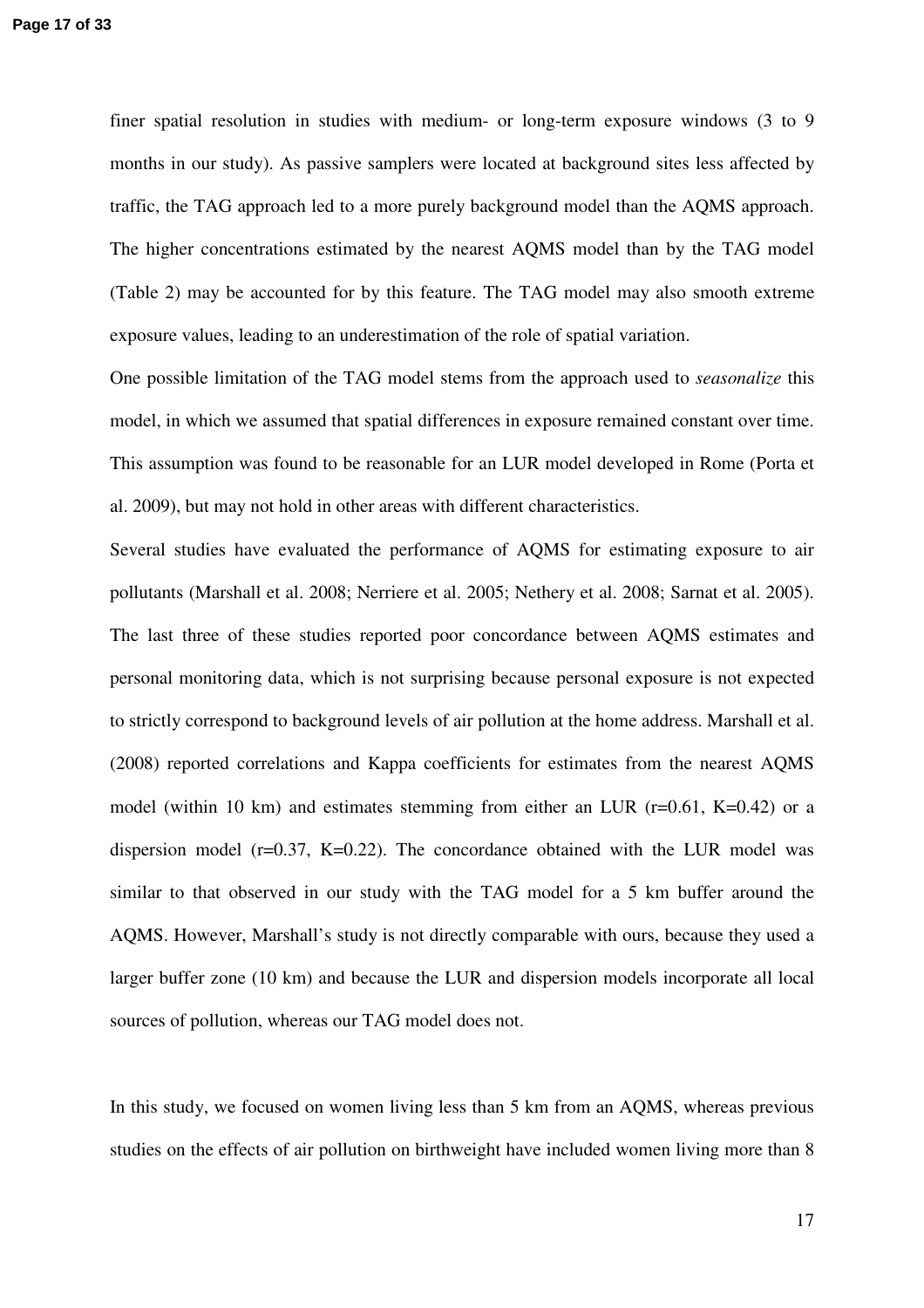km (5 miles) from a monitor (Basu et al. 2004; Brauer et al. 2008; Parker et al. 2005). Our results indicate that the size of buffer around monitors considered has a major effect on the concordance between models and the estimated association between  $NO<sub>2</sub>$  concentration and birthweight. Higher levels of concordance between the models were obtained if we focused on women living within 2 km of a monitor, with concordance levels even higher if we limited the analysis to women living within 1 km of a monitor. Associations between  $NO<sub>2</sub>$  levels and birthweight, although not statistically significant at the 5% level, tended to be stronger for the 2 km buffer around the AQMS than for the 5 km buffer (Figure 3). The findings were sometimes less clear for women living within 1 km of an AQMS, and the confidence intervals were slightly larger than for the 2 km buffer, probably because of the small number of subjects. Previous studies (Hansen et al. 2008; Wilhelm and Ritz 2005) with buffers of different sizes gave results similar to ours: the authors found stronger negative associations between fetal growth and levels of exposure to carbon monoxide,  $PM_{10}$ ,  $SO_2$  and  $O_3$  during pregnancy, as estimated from data from the nearest AQMS, for women living within 2 km of a station than for those living up to 14 km away. The choice of the buffer size can probably be seen as a trade-off between bias and variance: the use of smaller buffers decreases sample size (increasing variance) but also probably decreases exposure misclassification (assuming that exposure is generally less well assessed for subjects living further away from an AQMS). However, selection bias may also contribute to the increase in the absolute value of the regression parameter quantifying the association between exposure and birthweight when smaller buffers are considered. Indeed, for associations with third-trimester exposure (but less clearly for first-trimester exposure), the absolute value of the regression parameter also tended to increase as buffer size decreased for the TAG model. This is unlikely to be due to variations in exposure misclassification and might instead be attributed to differences in the selection effects associated with buffers of different sizes.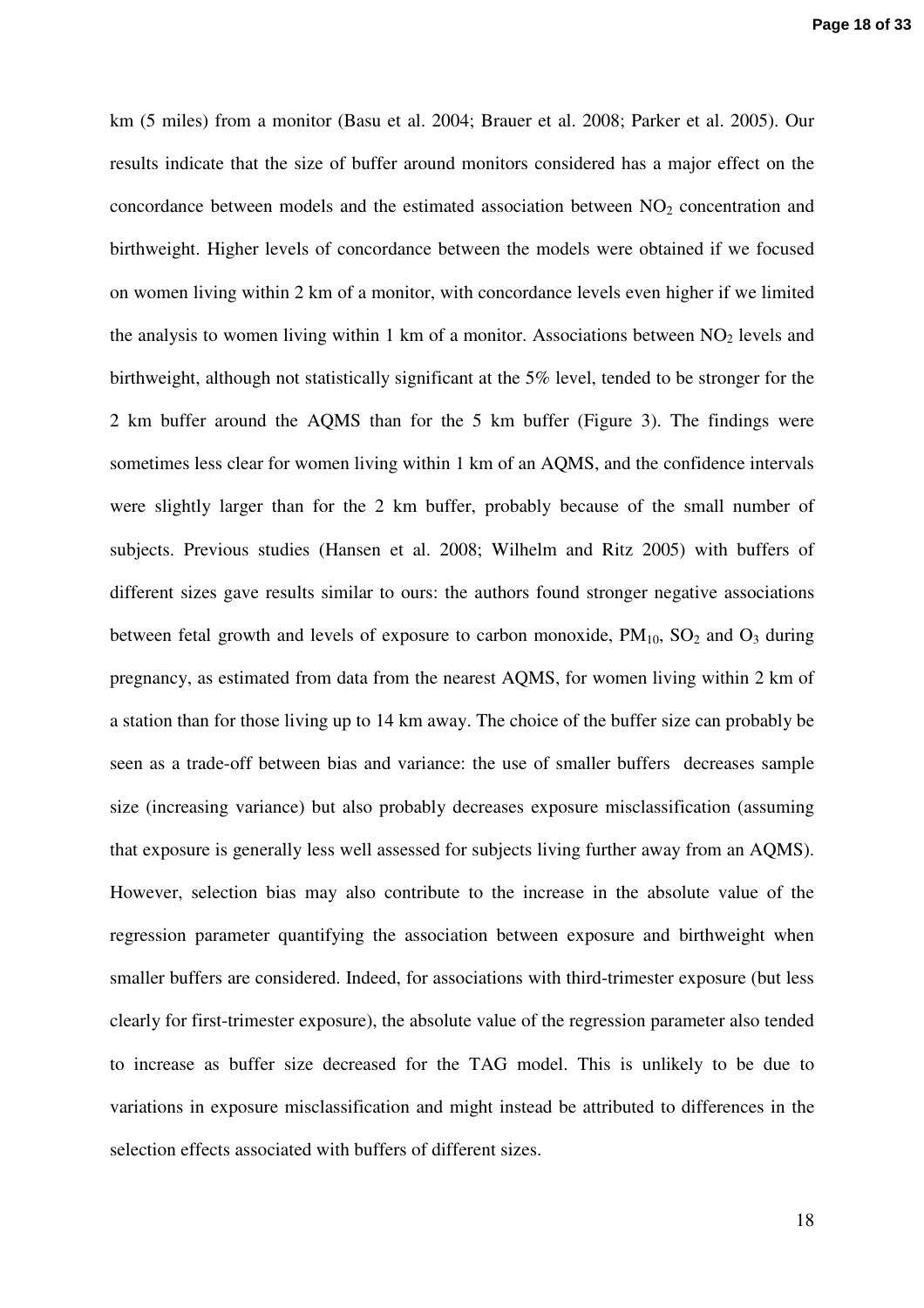**Page 19 of 33**

Most previous studies considering the effects of  $NO<sub>2</sub>$  have reported larger decreases in birthweight for exposure in the first and third trimesters of pregnancy (Bell et al. 2007; Gouveia et al. 2004; Ha et al. 2001; Liu et al. 2007; Mannes et al. 2005; Salam et al. 2005) than for exposure in the second trimester or over the entire pregnancy (Ha et al. 2001; Lee et al. 2003; Mannes et al. 2005). A similar pattern was observed in our study. A discussion of the biological relevance of the exposure window or the underlying mechanisms is beyond the scope of this article. Several potential mechanisms by which air pollution may affect fetal growth have been proposed (Kannan et al. 2006; Ritz and Wilhelm 2008; Slama et al. 2008), but none of these mechanisms has been validated.

It is generally difficult to predict the impact of an error in an exposure variable in terms of the potential for bias in the exposure-response relationship (Jurek et al. 2008). However, in the specific case of a Berkson-type error, the power of the study is reduced and confidence intervals are widened, but no bias in linear regression coefficients is expected (Armstrong 2008; Zeger et al. 2000). Berkson-type error (Armstrong 2008) may occur when the exposure is measured at the population level and individual exposures levels vary because of differences in the time windows of exposure or time-activity patterns. The measurement error for the nearest AQMS approach would be expected to have a Berkson-type component, because the same proxy exposure is used for all women living in a circular area around a given monitor. The observation that exposure estimates for the nearest AQMS model were at least as strongly associated with birthweight as those for the TAG model is consistent with the nearest AQMS model being subject principally to Berkson-type error. Therefore, assuming that the observed association with birthweight was real, exposure misclassification seemed to have little impact on the dose-response relationship. If we accept that the TAG model cannot be seen as a gold standard, exposure mismeasurement seemed to affect both models in similar ways. In a study in Vancouver, Brauer et al. (2008) found significant negative associations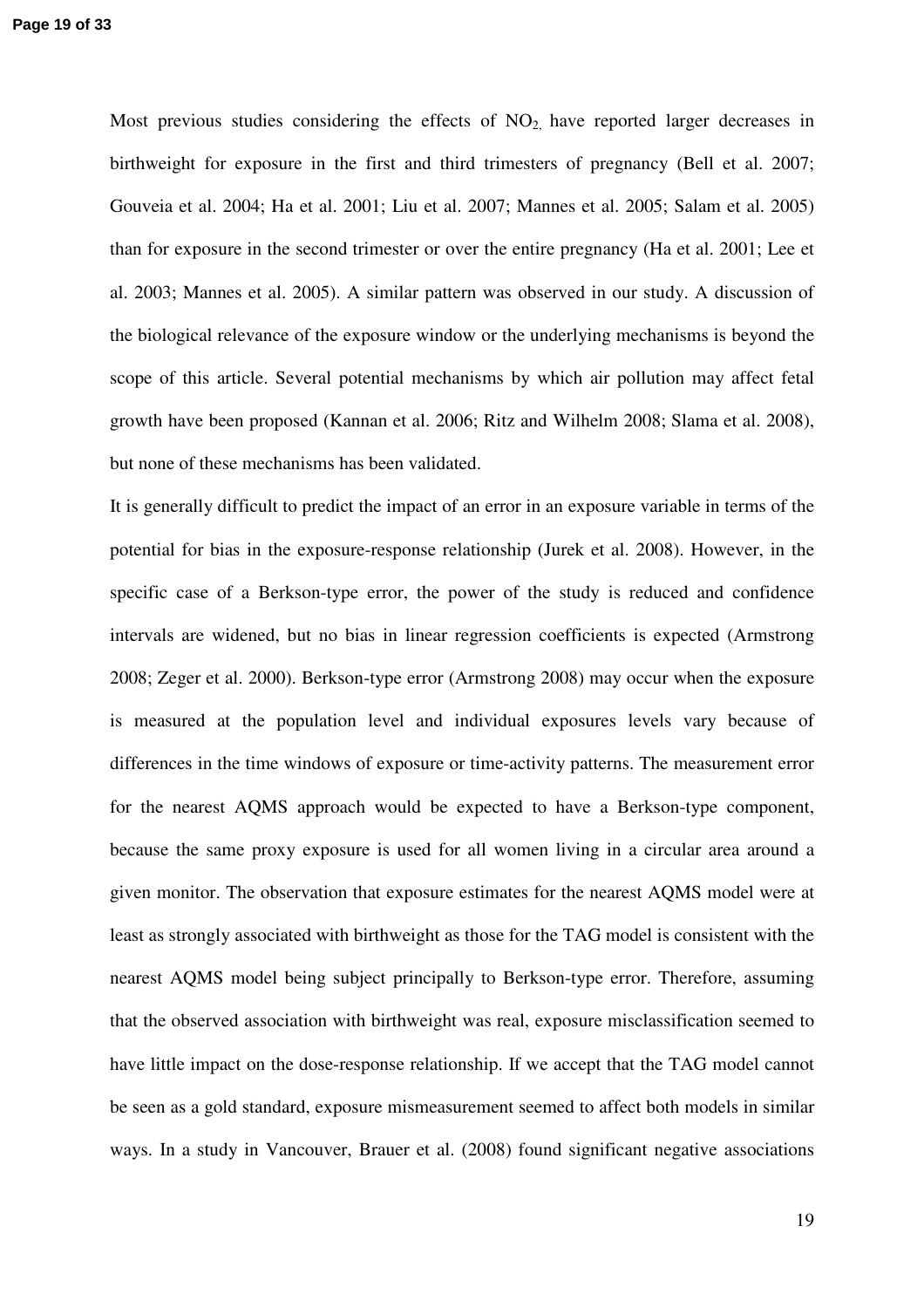between NO<sub>2</sub> exposure and fetal growth when they used an AQMS-based approach, but no association when they used a LUR model. They considered women living up to 10 km away from an AQMS, and the AQMS-based model corresponded to an inverse-distance weighting index, taking into account the three closest stations within 50 km.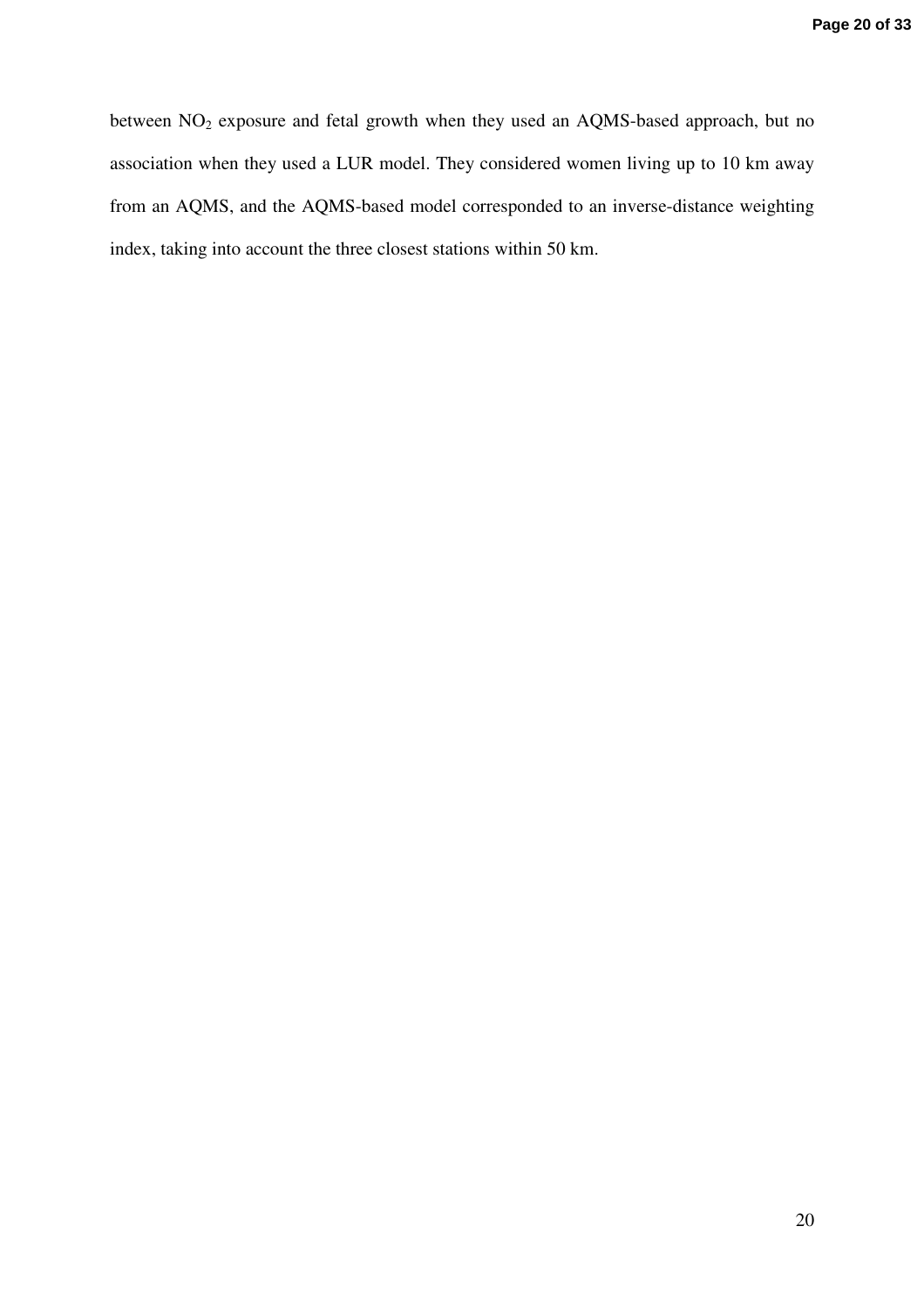#### **Conclusion**

Our study indicates that models of exposure to background  $NO<sub>2</sub>$  concentrations based on data from the nearest AQMS may entail large errors in estimated exposure, but that in some instances these errors have little impact on the exposure-birthweight relationship. The amplitude of exposure misclassification in AQMS-based models and of the resulting bias may be limited by restricting the size of the study area around each AQMS considered. Full quantification of the exposure error for each model would require a consideration of the temporal and spatial activities of each subject. Our study cannot be interpreted as providing clear evidence that the nearest AQMS approach yields unbiased estimates of the association between NO<sub>2</sub> concentrations and fetal growth. This question requires further consideration in other cohorts and in other countries, in which the sitting of permanent monitors may follow different rules.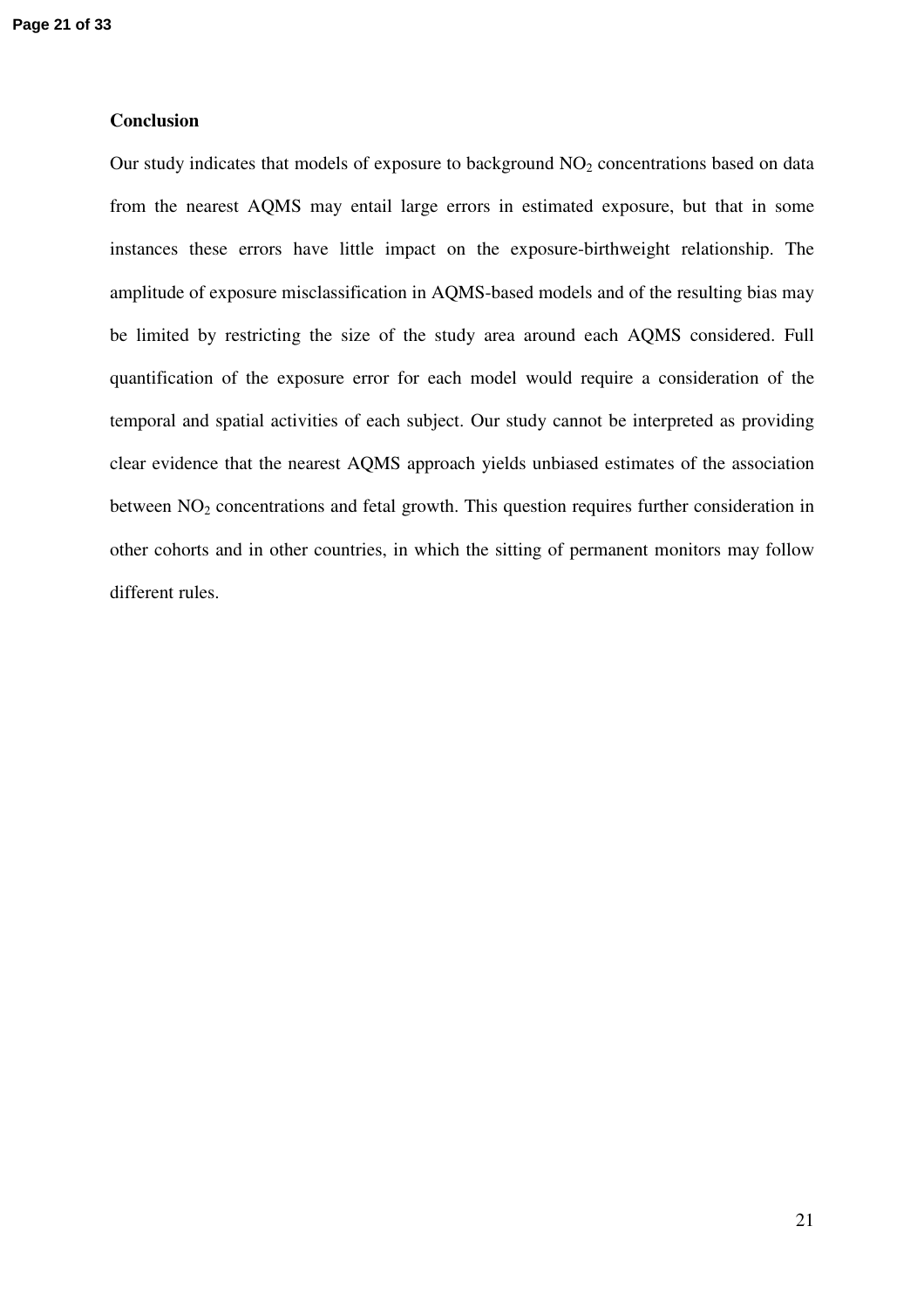#### **References**

ADEME. 2002. Classification and Criteria for Setting Up Air-Quality Monitoring Stations [in French]. Paris ADEME Éditions.

AIRLOR. 2004. Etude de la distribution du dioxyde d'azote par la méthode des tubes passifs sur l'agglomération Nancéienne été-hiver 2002 [in French]. Available: http://www.atmolor.org/site/medias/\_telechargements/\_etudes/\_campagnes/airlor/2002/Rappo rt CUGN 2002 sans annexes.pdf [accessed 22 September 2009].

Armstrong B. 2008. Measurement error: Consequences and design issues. In: Environmental epidemiology: study methods and application (Baker D, Nieuwenhuijsen M, eds). Oxford ; New York: Oxford University Press, 93-112.

ATMO-PC. 2007. Vent d'Ouest. Bulletin d'information sur la qualité de l'air en Poitou-Charentes. [in French]. Available: http://www.atmo-poitoucharentes.org/IMG/swf/ventdouest17\_86.swf [accessed 22 September 2009].

Basu R, Woodruff TJ, Parker JD, Saulnier L, Schoendorf KC. 2004. Comparing exposure metrics in the relationship between PM2.5 and birth weight in California. J Expo Anal Environ Epidemiol 14(5):391-396.

Bell ML, Ebisu K, Belanger K. 2007. Ambient air pollution and low birth weight in Connecticut and Massachusetts. Environ Health Perspect 115(7):1118-1124.

Bland JM, Altman DG. 1986. Statistical methods for assessing agreement between two methods of clinical measurement. Lancet 1(8476):307-310.

Brauer M, Lencar C, Tamburic L, Koehoorn M, Demers P, Karr C. 2008. A cohort study of traffic-related air pollution impacts on birth outcomes. Environ Health Perspect 116(5):680- 686.

Chilès JP, Delfiner P. 1999. Geostatistics: modelling spatial uncertainty. Wiley Series in Probability and Mathematical Statistics.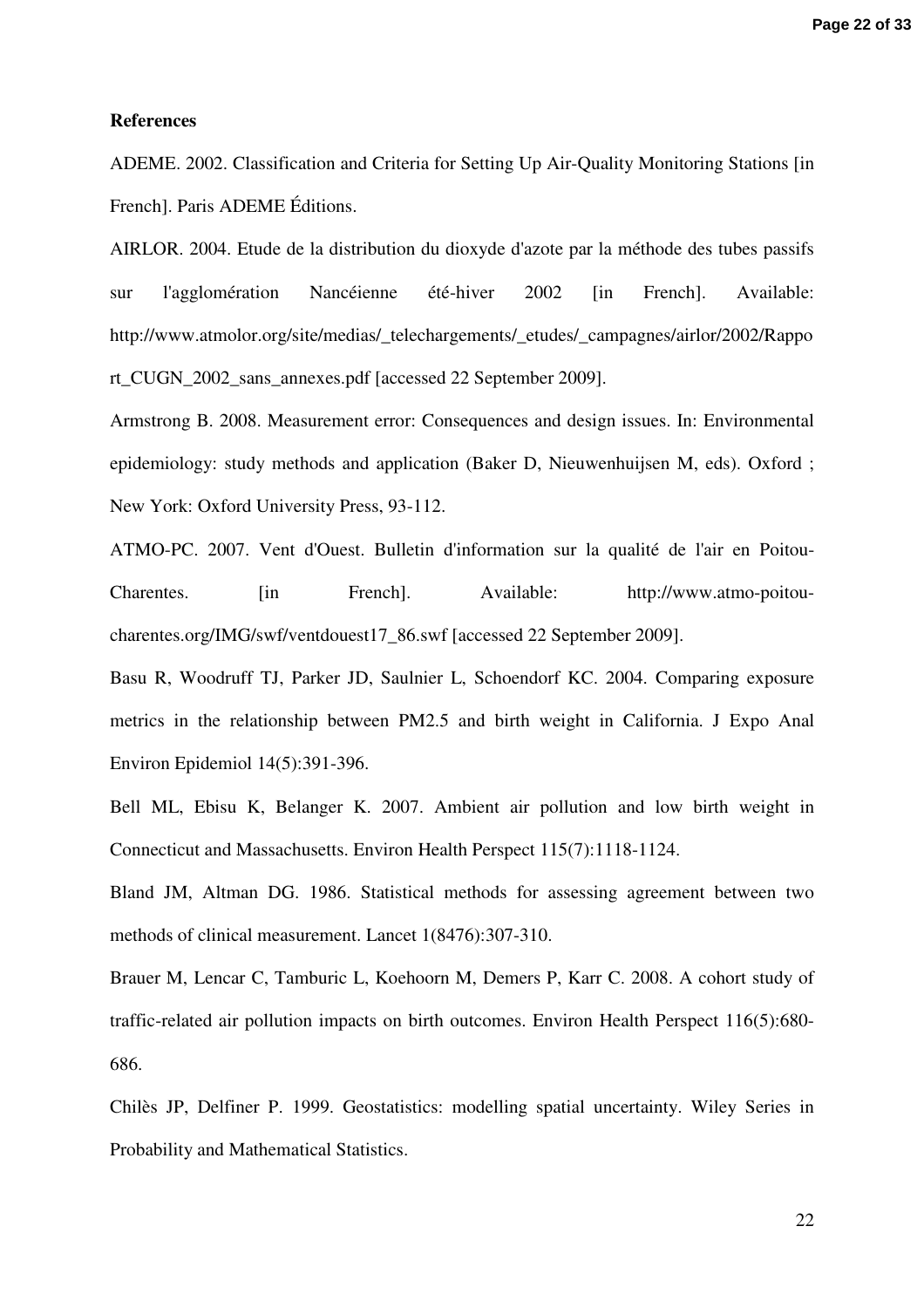Drouillet P, Forhan A, De Lauzon-Guillain B, Thiebaugeorges O, Goua V, Magnin G, et al. 2008. Maternal fatty acid intake and fetal growth: evidence for an association in overweight women. The 'EDEN mother-child' cohort (study of pre- and early postnatal determinants of the child's development and health). Br J Nutr:1-9.

Gouveia N, Bremner SA, Novaes HM. 2004. Association between ambient air pollution and birth weight in Sao Paulo, Brazil. J Epidemiol Community Health 58(1):11-17.

Ha EH, Hong YC, Lee BE, Woo BH, Schwartz J, Christiani DC. 2001. Is air pollution a risk factor for low birth weight in Seoul? Epidemiology 12(6):643-648.

Hansen CA, Barnett AG, Pritchard G. 2008. The effect of ambient air pollution during early pregnancy on fetal ultrasonic measurements during mid-pregnancy. Environ Health Perspect 116(3):362-369.

Jurek AM, Greenland S, Maldonado G. 2008. How far from non-differential does exposure or disease misclassification have to be to bias measures of association away from the null? International Journal of Epidemiology 37(2):382-385.

Kannan S, Misra DP, Dvonch JT, Krishnakumar A. 2006. Exposures to airborne particulate matter and adverse perinatal outcomes: a biologically plausible mechanistic framework for exploring potential effect modification by nutrition. Environ Health Perspect 114(11):1636- 1642.

Lebret E, Briggs D, van Reeuwijk H, Fischer P, Smallbone K, Harssema H, et al. 2000. Small area variations in ambient NO2 concentrations in four European areas. Atmos Environ 34(2):177-185.

Lee BE, Ha EH, Park HS, Kim YJ, Hong YC, Kim H, et al. 2003. Exposure to air pollution during different gestational phases contributes to risks of low birth weight. Hum Reprod 18(3):638-643.

Liu S, Krewski D, Shi Y, Chen Y, Burnett RT. 2007. Association between maternal exposure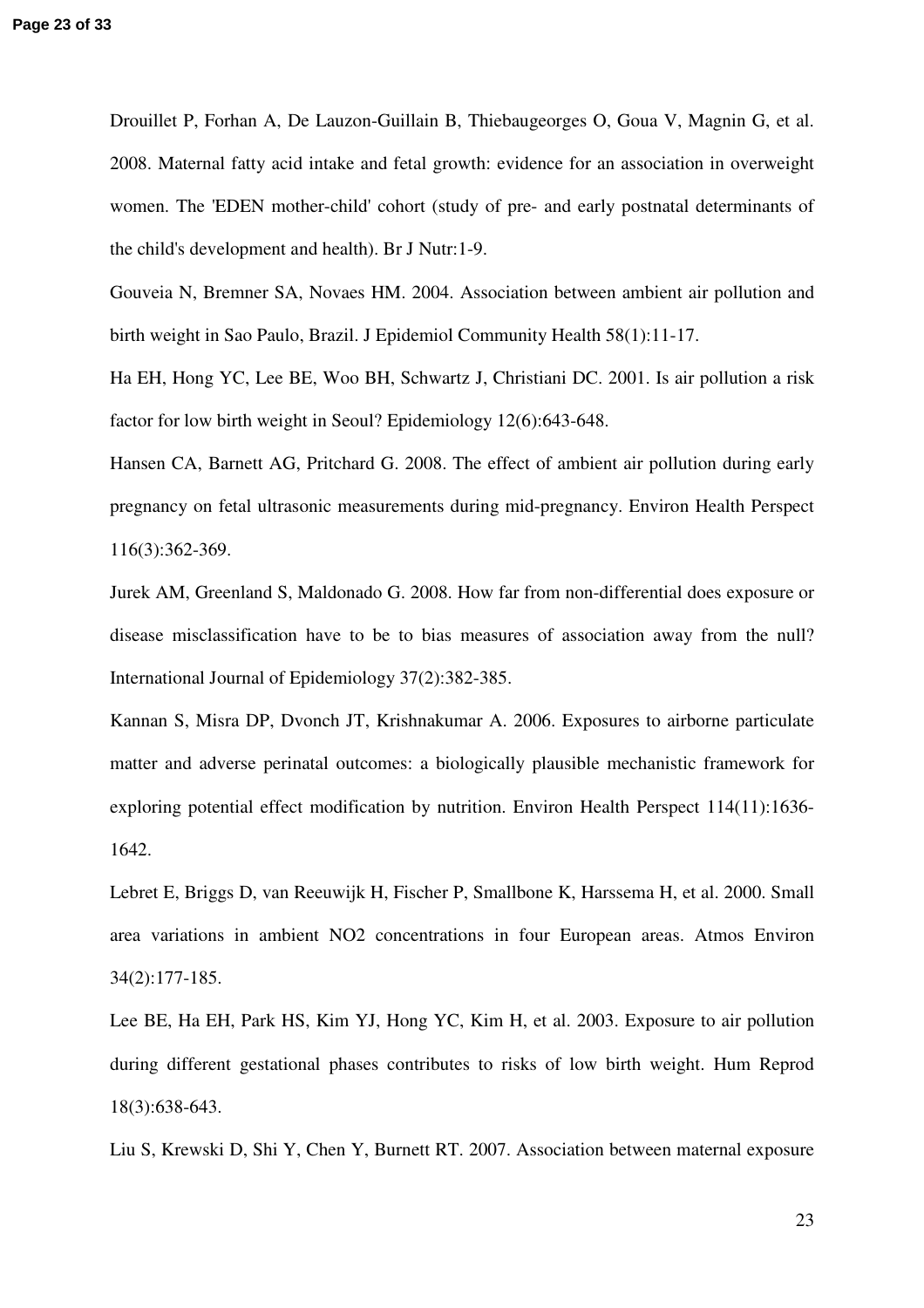to ambient air pollutants during pregnancy and fetal growth restriction. J Expo Sci Environ Epidemiol 17(5):426-432.

Mannes T, Jalaludin B, Morgan G, Lincoln D, Sheppeard V, Corbett S. 2005. Impact of ambient air pollution on birth weight in Sydney, Australia. Occup Environ Med 62(8):524- 530.

Marshall JD, Nethery E, Brauer M. 2008. Within-urban variability in ambient air pollution: Comparison of estimation methods. Atmos Environ 42(6):1359-1369.

Miller KA, Siscovick DS, Sheppard L, Shepherd K, Sullivan JH, Anderson GL, et al. 2007. Long-term exposure to air pollution and incidence of cardiovascular events in women. N Engl J Med 356(5):447-458.

Nerriere E, Zmirou-Navier D, Blanchard O, Momas I, Ladner J, Le Moullec Y, et al. 2005. Can we use fixed ambient air monitors to estimate population long-term exposure to air pollutants? The case of spatial variability in the Genotox ER study. Environ Res 97(1):32-42.

Nethery E, Leckie SE, Teschke K, Brauer M. 2008. From measures to models: an evaluation of air pollution exposure assessment for epidemiological studies of pregnant women. Occup Environ Med 65(9):579-586.

Palmes ED, Gunnison AF, DiMattio J, Tomczyk C. 1976. Personal sampler for nitrogen dioxide. Am Ind Hyg Assoc J 37(10):570-577.

Parker JD, Woodruff TJ, Basu R, Schoendorf KC. 2005. Air pollution and birth weight among term infants in California. Pediatrics 115(1):121-128.

Porta D, Cesaroni G, Badaloni C, Stafoggia M, Meliefste C, Forastiere F, et al. 2009. Nitrogen dioxide spatial variability in Rome (Italy): an application of the LUR model over a decade. In: 21th Annual Conference of the International-Society-for-Environmental-Epidemiology. Dublin, Ireland, In press.

Ritz B, Wilhelm M. 2008. Ambient air pollution and adverse birth outcomes: methodologic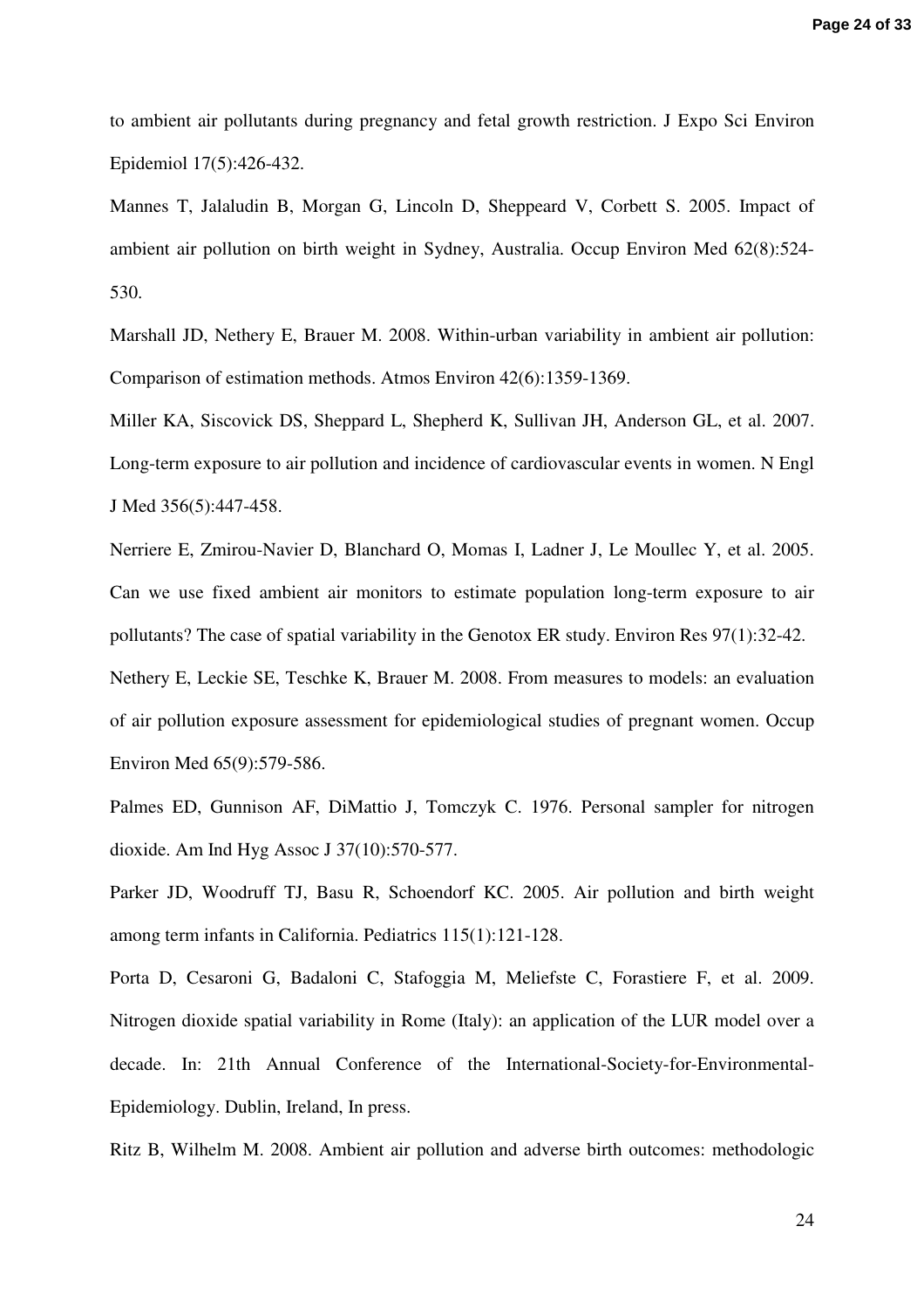issues in an emerging field. Basic Clin Pharmacol Toxicol 102(2):182-190.

Rothman KJ, Greenland S, Last TL. 2008. Modern epidemiology. 3rd ed. Philadelphia: Wolters Kluwer | Lippincott Williams & Wilkins.

Salam MT, Millstein J, Li YF, Lurmann FW, Margolis HG, Gilliland FD. 2005. Birth outcomes and prenatal exposure to ozone, carbon monoxide, and particulate matter: results from the Children's Health Study. Environ Health Perspect 113(11):1638-1644.

Sarnat JA, Brown KW, Schwartz J, Coull BA, Koutrakis P. 2005. Ambient gas concentrations and personal particulate matter exposures - Implications for studying the health effects of particles. Epidemiology 16(3):385-395.

Slama R, Darrow L, Parker J, Woodruff TJ, Strickland M, Nieuwenhuijsen M, et al. 2008. Meeting report: atmospheric pollution and human reproduction. Environ Health Perspect 116(6):791-798.

Slama R, Morgenstern V, Cyrys J, Zutavern A, Herbarth O, Wichmann HE, et al. 2007. Traffic-related atmospheric pollutants levels during pregnancy and offspring's term birth weight: a study relying on a land-use regression exposure model. Environ Health Perspect 115(9):1283-1292.

Slama R, Thiebaugeorges O, Goua V, Aussel L, Sacco P, Bohet A, et al. 2009. Maternal Personal Exposure to Airborne Benzene and Intra-Uterine Growth. Environ Health Perspect 117(8):1313-1321.

Van Roosbroeck S, Hoek G, Meliefste K, Janssen NA, Brunekreef B. 2008. Validity of residential traffic intensity as an estimate of long-term personal exposure to traffic-related air pollution among adults. Environ Sci Technol 42(4):1337-1344.

Wilhelm M, Ritz B. 2003. Residential proximity to traffic and adverse birth outcomes in Los Angeles county, California, 1994-1996. Environ Health Perspect 111(2):207-216.

Wilhelm M, Ritz B. 2005. Local variations in CO and particulate air pollution and adverse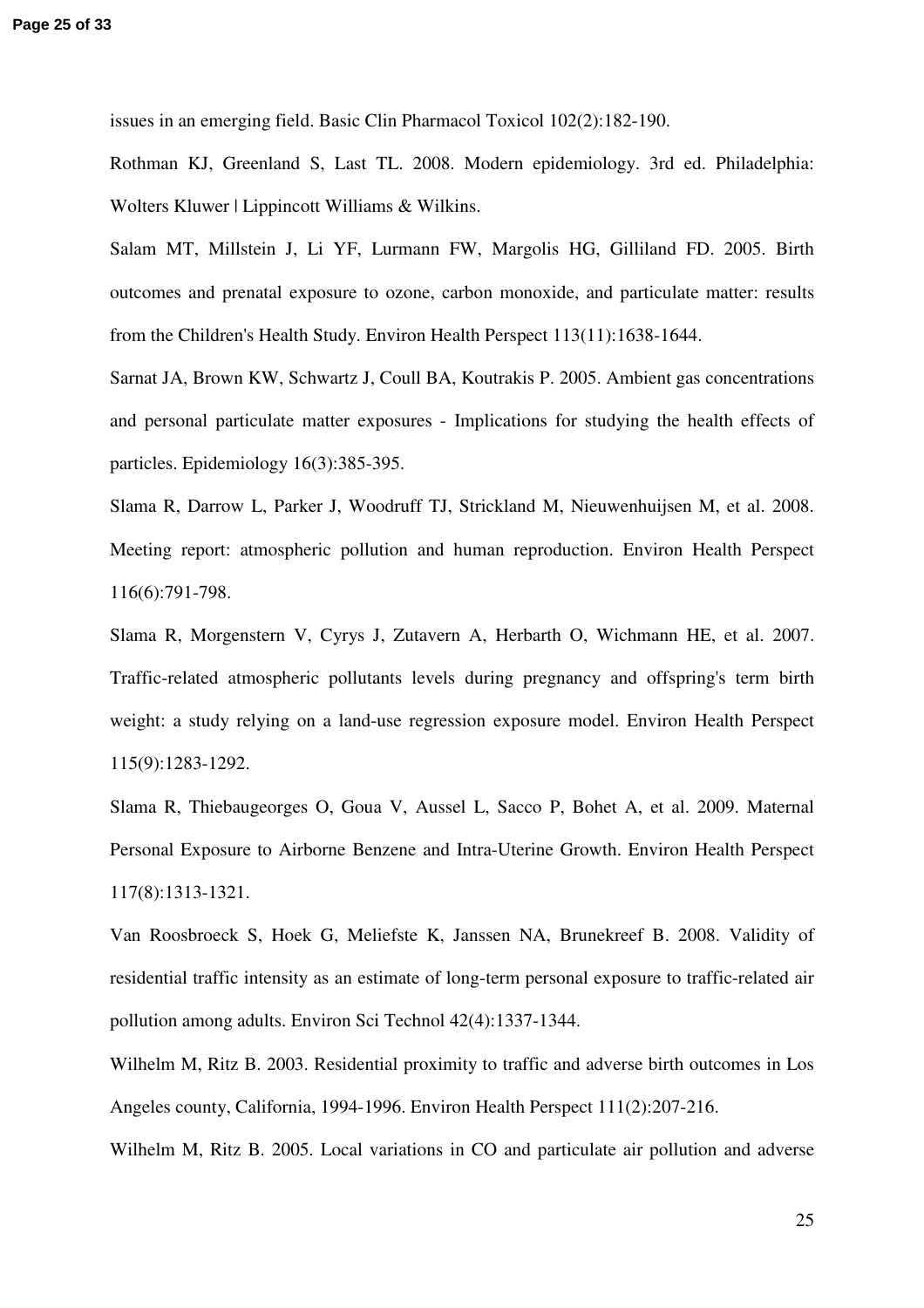birth outcomes in Los Angeles County, California, USA. Environ Health Perspect 113(9):1212-1221.

Yazbeck C, Thiebaugeorges O, Moreau T, Goua V, Debotte G, Sahuquillo J, et al. 2009. Maternal Blood Levels and the Risk of Pregnancy-Induced Hypertension: The EDEN Cohort Study. Environ Health Perspect 117(10):1526-1530.

Zeger SL, Thomas D, Dominici F, Samet JM, Schwartz J, Dockery D, et al. 2000. Exposure measurement error in time-series studies of air pollution: concepts and consequences. Environ Health Perspect 108(5):419-426.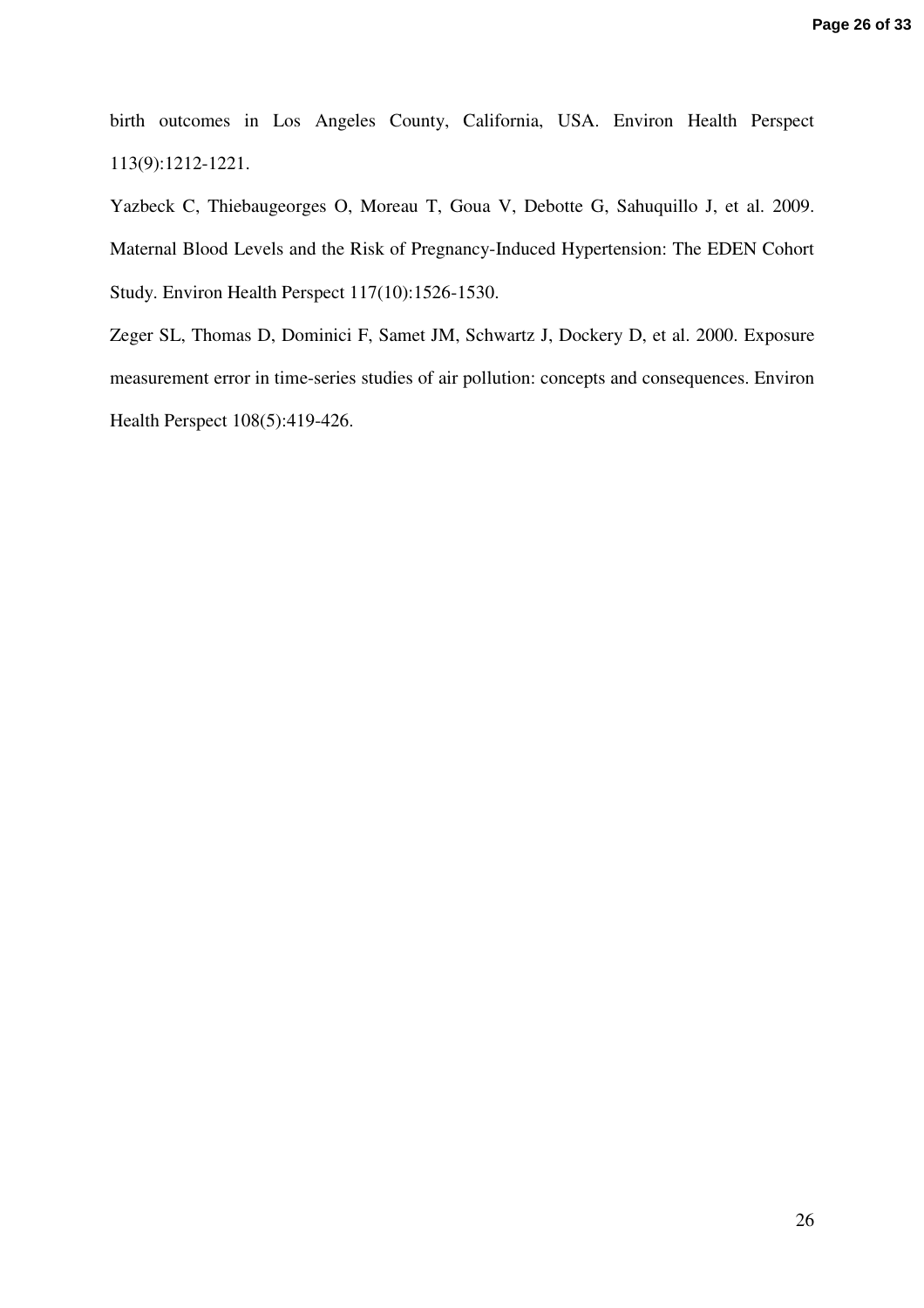### **TABLES**

Table 1: Characteristics of the participants and their association with  $NO<sub>2</sub>$  levels averaged during pregnancy (n=776 women living less than 5 km away from an air quality monitoring station  $(AOMS)$ ).

| $\frac{1}{2}$<br>Characteristic           | $n (\%)$        | Mean (median) $NO_2$ level, $\mu g/m^3$ |             |             |             |
|-------------------------------------------|-----------------|-----------------------------------------|-------------|-------------|-------------|
|                                           |                 | Nearest                                 | $p^a$       | TAG model   | $p^a$       |
|                                           |                 | <b>AQMS</b> model                       | 0.97        |             | 0.28        |
| Sex of offspring<br>Male                  | 395(51)         | 28.6(32.3)                              |             | 23.6(23.8)  |             |
| Female                                    | 381 (49)        | 28.6(32.5)                              |             | 23.9(23.9)  |             |
|                                           |                 |                                         |             |             |             |
| Gestational duration (weeks)<br>$30 - 36$ | 48 (6)          | 30.2(33.4)                              | 0.37        | 24.7(23.1)  | 0.17        |
| 37-38                                     | 151 (20)        | 29.1(32.6)                              |             | 24.3(24.1)  |             |
| 39-40                                     | 407(52)         | 28.1 (32.2)                             |             | 23.4(23.6)  |             |
| $\geq$ 41                                 | 170(22)         | 29.2 (32.8)                             |             | 23.8(24.3)  |             |
| Birth order                               |                 |                                         | 0.71        |             | 0.14        |
| First birth                               | 367(47)         | 28.8 (33.4)                             |             | 23.9(23.9)  |             |
| Second birth                              | 263(34)         | 28.7 (31.7)                             |             | 23.9(24.0)  |             |
| Third birth or more                       | 145(19)         | 28.0(32.2)                              |             | 23.0(23.1)  |             |
| Missing value                             | 1               |                                         |             |             |             |
| Trimester of conception of the child      |                 |                                         | $< 10^{-4}$ |             | $< 10^{-4}$ |
| January-March                             | 167(21)         | 25.7(25.3)                              |             | 21.5(21.9)  |             |
| April-June                                | 184 (24)        | 29.1(33.6)                              |             | 23.5(24.0)  |             |
| July-September                            | 226(29)         | 31.2(35.2)                              |             | 25.9(25.7)  |             |
| October-December                          | 199(26)         | 27.7(31.3)                              |             | 23.3(23.5)  |             |
| Maternal age at conception                |                 |                                         | $< 10^{-2}$ |             | $< 10^{-2}$ |
| $<$ 25 years                              | 187(24)         | 26.7(26.3)                              |             | 22.8 (22.7) |             |
| $25-29$ years                             | 289 (37)        | 30.0(33.8)                              |             | 24.3 (24.3) |             |
| 30-34 years                               | 203(26)         | 28.7(32.1)                              |             | 24.2 (24.0) |             |
| $\geq$ 35 years                           | 97(13)          | 27.9(32.3)                              |             | 22.9(23.4)  |             |
| Maternal height                           |                 |                                         | 0.64        |             | 0.44        |
| $<$ 160 cm                                | 188 (24)        | 28.3(32.0)                              |             | 23.4(24.0)  |             |
| 160-169 cm                                | 460(60)         | 28.6 (32.7)                             |             | 23.8(23.8)  |             |
| $\geq$ 170 cm                             | 121(16)         | 29.4(33.1)                              |             | 24.2 (24.2) |             |
| Missing value                             | $7\overline{ }$ |                                         |             |             |             |
| Maternal pre-pregnancy weight             |                 |                                         | 0.33        |             | 0.46        |
| $50 \text{ kg}$                           | 83 (11)         | 27.7(28.8)                              |             | 24.3 (24.1) |             |
| 50-59 kg                                  | 333(43)         | 28.6 (32.3)                             |             | 23.8(23.8)  |             |
| $60-69$ kg                                | 211(27)         | 29.4 (33.5)                             |             | 23.8(24.0)  |             |
| 70-79 kg                                  | 87(11)          | 29.0(33.0)                              |             | 23.6(23.8)  |             |
| $\geq 80$ kg                              | 60<br>(8)       | 26.6(25.9)                              |             | 22.7(22.0)  |             |
| Missing value                             | $\overline{2}$  |                                         |             |             |             |
| Body mass index before pregnancy          |                 |                                         | 0.39        |             | 0.07        |
| $<$ 18.5 kg/m <sup>2</sup>                | 82 (11)         | 29.6 (34.3)                             |             | 25.0(24.7)  |             |
| 18.5 to 24.9 kg/m <sup>2</sup>            | 512 (67)        | 28.5(32.1)                              |             | 23.8(23.9)  |             |
| 25 to 29.9 kg/m <sup>2</sup>              | 111 (14)        | 29.4 (33.7)                             |             | 23.3(23.4)  |             |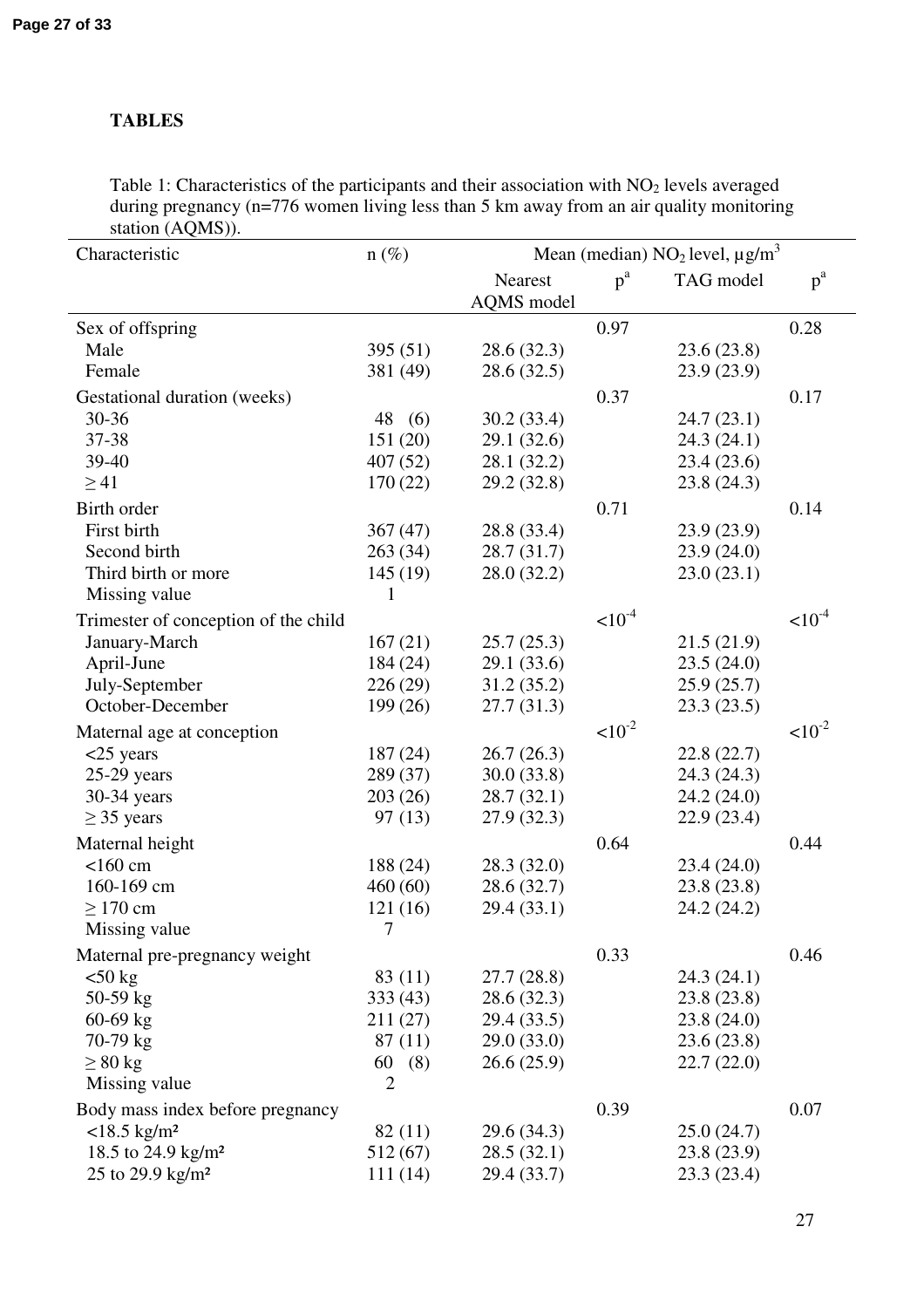| $\geq$ 30 kg/m <sup>2</sup>      | (8)<br>62      | 27.1(30.6)  |             | 23.0(22.4)  |             |
|----------------------------------|----------------|-------------|-------------|-------------|-------------|
| Missing value                    | 9              |             |             |             |             |
| Center                           |                |             | $< 10^{-4}$ |             | $< 10^{-4}$ |
| Poitiers                         | 316(41)        | 24.9 (18.8) |             | 20.3(19.2)  |             |
| Nancy                            | 460(59)        | 31.2(34.4)  |             | 26.1(25.7)  |             |
| Maternal age at end of education |                |             | 0.02        |             | $< 10^{-3}$ |
| $\leq 16$ years                  | 52 (7)         | 29.6(33.1)  |             | 24.0(23.6)  |             |
| $17-18$ years                    | 104(13)        | 27.0(29.6)  |             | 22.2(21.9)  |             |
| $19-20$ years                    | 124(16)        | 27.1(29.1)  |             | 23.2(23.0)  |             |
| $21-22$ years                    | 165(21)        | 27.9(30.0)  |             | 23.3(23.5)  |             |
| $23-24$ years                    | 174(22)        | 29.3(33.1)  |             | 24.5(24.6)  |             |
| $\geq$ 25 years                  | 157(20)        | 30.6(34.5)  |             | 24.7 (24.6) |             |
| Maternal active smoking          |                |             |             |             |             |
| $(2nd$ trimester)                |                |             | 0.45        |             | 0.30        |
| N <sub>0</sub>                   | 641 (83)       | 28.8 (32.7) |             | 23.8(24.0)  |             |
| Yes                              | 133(17)        | 28.1 (32.0) |             | 23.3(22.8)  |             |
| Missing value                    | $\overline{2}$ |             |             |             |             |
| Maternal passive smoking         |                |             |             |             |             |
| $(2nd$ trimester)                |                |             | 0.48        |             | 0.53        |
| N <sub>o</sub>                   | 507 (66)       | 28.5(32.1)  |             | 23.7(23.9)  |             |
| Yes                              | 264(34)        | 29.0(33.3)  |             | 23.9(23.6)  |             |
| Missing value                    | 5              |             |             |             |             |

AQMS: Air Quality Monitoring Station, TAG: Temporally adjusted geostatistical model <sup>a</sup> p-value comparing model specific exposure estimates between categories (Student test for dichotomous variables) or among categories (Fischer's analysis of variance for variables with >2 categories). Tests were performed without including missing data as a separate category.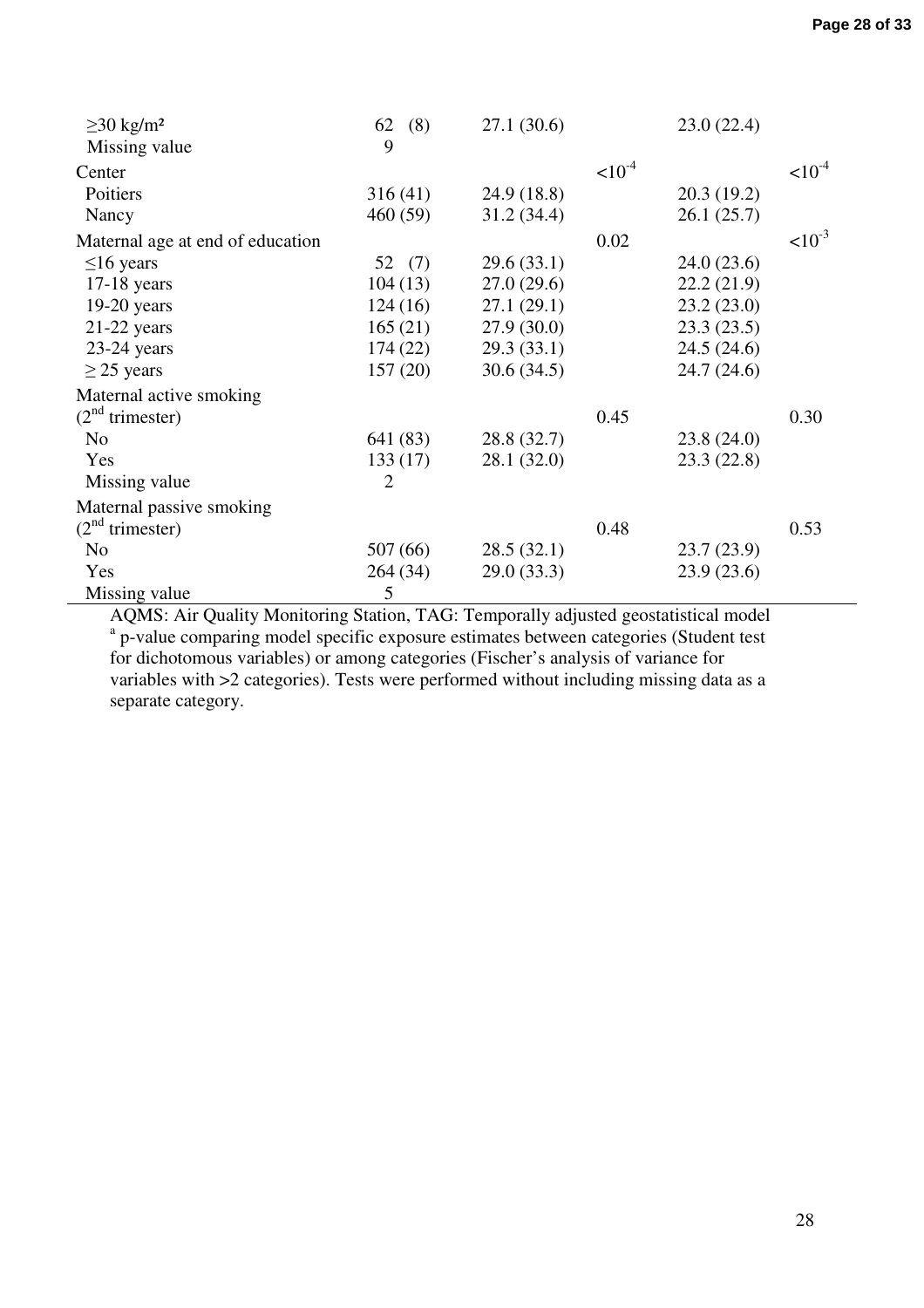| Area                          |     | Nearest AQMS model (5km                            | TAG model (5km buffer) |                                                     |  |     | Between-model agreement |              |      |                            |      |              |      |                   |          |              |      |
|-------------------------------|-----|----------------------------------------------------|------------------------|-----------------------------------------------------|--|-----|-------------------------|--------------|------|----------------------------|------|--------------|------|-------------------|----------|--------------|------|
| exposure<br>window            |     | buffer)                                            |                        |                                                     |  |     | Distance $a$ <5km       |              |      | Distance <sup>a</sup> <2km |      |              |      | Distance $a$ <1km |          |              |      |
|                               | n   | $NO2$ levels                                       | $\mathbf n$            | $NO2$ levels                                        |  | n   |                         | $\mathbf{c}$ | K    | n                          |      | $\mathbf{c}$ | K    | $\mathbf n$       |          | $\mathbf{c}$ | K    |
| Both areas                    |     |                                                    |                        |                                                     |  |     |                         |              |      |                            |      |              |      |                   |          |              |      |
| 1 <sup>st</sup>               |     | 770 $28.8 \pm 10.8$ (11.3, 30.1, 43.6)             | 773                    | $23.7 \pm 6.2$ (13.6, 23.0, 34.6) $10^{-4}$         |  | 767 | 0.67                    | -61          | 0.41 | 429                        | 0.70 | 62           | 0.43 |                   | 158 0.83 | 75           | 0.63 |
| trimester                     |     |                                                    |                        |                                                     |  |     |                         |              |      |                            |      |              |      |                   |          |              |      |
| 2 <sup>nd</sup>               | 771 | $29.0 \pm 10.9$ (11.5, 30.0, 43.9)                 |                        | 770 $24.1 \pm 6.5$ (13.6, 23.6, 34.4) $10^{-4}$     |  | 766 | 0.69                    | 60           | 0.40 | 426                        | 0.72 | 58           | 0.37 |                   | 156 0.82 | 73           | 0.60 |
| trimester                     |     |                                                    |                        |                                                     |  |     |                         |              |      |                            |      |              |      |                   |          |              |      |
| 3 <sup>rd</sup>               |     | 770 $28.1 \pm 11.1$ (10.4, 29.4, 44.2)             |                        | 772 $23.3 \pm 6.8$ (12.5, 22.8, 34.7) $10^{-4}$     |  | 767 | 0.74                    | 63           | 0.44 | 428                        | 0.79 | 68           | 0.52 |                   | 155 0.87 | 79           | 0.68 |
| trimester                     |     |                                                    |                        |                                                     |  |     |                         |              |      |                            |      |              |      |                   |          |              |      |
| Whole                         |     | 776 $28.6 \pm 10.0$ (13.3, 32.4, 41.8)             |                        | 770 $23.7 \pm 5.0$ (16.1, 23.8, 32.3) $10^{-4}$     |  | 770 | 0.65                    | 63           | 0.44 | 428                        | 0.70 | 64           | 0.46 | 157               | 0.85     | 73           | 0.59 |
| pregnancy                     |     |                                                    |                        |                                                     |  |     |                         |              |      |                            |      |              |      |                   |          |              |      |
| Poitiers area                 |     |                                                    |                        |                                                     |  |     |                         |              |      |                            |      |              |      |                   |          |              |      |
| $1st$ trimester               |     | 310 $25.6 \pm 11.9$ (9.3, 21.6, 43.0)              | 316                    | $20.9 \pm 6.3$ (12.0, 20.4, 35.8) <10 <sup>-3</sup> |  | 310 | 0.61                    | 59           | 0.38 | 181                        | 0.65 | 57           | 0.36 | 75                | 0.89     | 83           | 0.74 |
| $2nd$ trimester               |     | $311 \quad 25.2 \pm 11.6 \quad (10.1, 22.2, 42.7)$ | 315                    | $20.4 \pm 6.1$ (11.8, 19.9, 32.0) $10^{-4}$         |  | 311 | 0.61                    | 56           | 0.34 | 179                        | 0.65 | 57           | 0.36 | 74                | 0.83     | -63          | 0.45 |
| $3rd$ trimester               |     | $310$ $23.9 \pm 11.3$ (8.5, 21.7, 42.0)            | 315                    | $19.5 \pm 6.3$ (11.5, 19.0, 30.8) $10^{-4}$         |  | 310 | 0.66                    | 62           | 0.43 | 179                        | 0.72 | 67           | 0.51 | 73                | 0.86     | 78           | 0.67 |
| Whole                         |     | 316 $24.9 \pm 10.6$ (12.4, 18.8, 40.5)             | 316                    | $20.3 \pm 4.7$ (14.7, 19.2, 30.0) 0.12              |  | 316 | 0.55                    | 56           | 0.34 | 181                        | 0.62 | 58           | 0.37 | 75                | 0.87     | 68           | 0.52 |
| pregnancy                     |     |                                                    |                        |                                                     |  |     |                         |              |      |                            |      |              |      |                   |          |              |      |
| Nancy area                    |     |                                                    |                        |                                                     |  |     |                         |              |      |                            |      |              |      |                   |          |              |      |
| $1st$ trimester               |     | 460 $31.0 \pm 9.5$ (13.6, 31.3, 44.1)              | 457                    | $25.7 \pm 5.2$ (17.9, 25.5, 34.6) 10 <sup>-4</sup>  |  | 457 | 0.67                    | 55           | 0.32 | 248                        | 0.69 | 58           | 0.36 | 83                | 0.72     | 59           | 0.39 |
| $2nd$ trimester               |     | 460 $31.6 \pm 9.6$ (14.1, 32.0, 44.4)              | 455                    | $26.7 \pm 5.5$ (18.5, 26.6, 35.6) 10 <sup>-4</sup>  |  | 455 | 0.70                    | 58           | 0.37 | 247                        | 0.73 | 65           | 0.48 | 82                | 0.74     | -66          | 0.49 |
| $3rd$ trimester               |     | 460 $30.9 \pm 10.0$ (13.5, 31.4, 45.0)             | 457                    | $26.0 \pm 5.8$ (17.5, 25.7, 36.2) 10 <sup>-4</sup>  |  | 457 | 0.74                    | -61          | 0.41 | 249                        | 0.78 | 67           | 0.51 | 82                | 0.82     | 76           | 0.63 |
| Whole                         | 460 | $31.2 \pm 8.7$ (16.9, 34.4, 42.4)                  | 454                    | $26.1 \pm 3.7$ (20.8, 25.7, 32.8) $10^{-4}$         |  | 454 | 0.66                    | 64           | 0.46 | 247                        | 0.69 | 64           | 0.47 | 82                | 0.66     | 71           | 0.56 |
| $n$ re $\alpha$ nanc $\alpha$ |     |                                                    |                        |                                                     |  |     |                         |              |      |                            |      |              |      |                   |          |              |      |

Table 2: Maternal exposure to NO<sub>2</sub> ( $\mu$ g/m<sup>3</sup>) and concordance between NO<sub>2</sub> levels (mean  $\pm$  standard deviation (5<sup>th</sup>, 50<sup>th</sup>, 95<sup>th</sup> percentiles)) estimated by the nearest air quality monitoring station (AQMS) model and the temporally adjusted geostatistical (TAG) model, for various exposure windows and buffer sizes considered around AQMS.

pregnancy<br>
r: Pearson correlation coefficient, c: concordance percentage (based on NO<sub>2</sub> levels categorized in tertiles), K: Kappa coefficient (based on NO<sub>2</sub> levels categorized in tertiles).

<sup>a</sup>: Maximal distance between home address and the nearest AQMS (buffer size).

 $\phi$ : p-value of Kruskal-Wallis rank test comparing the exposure levels from the two models.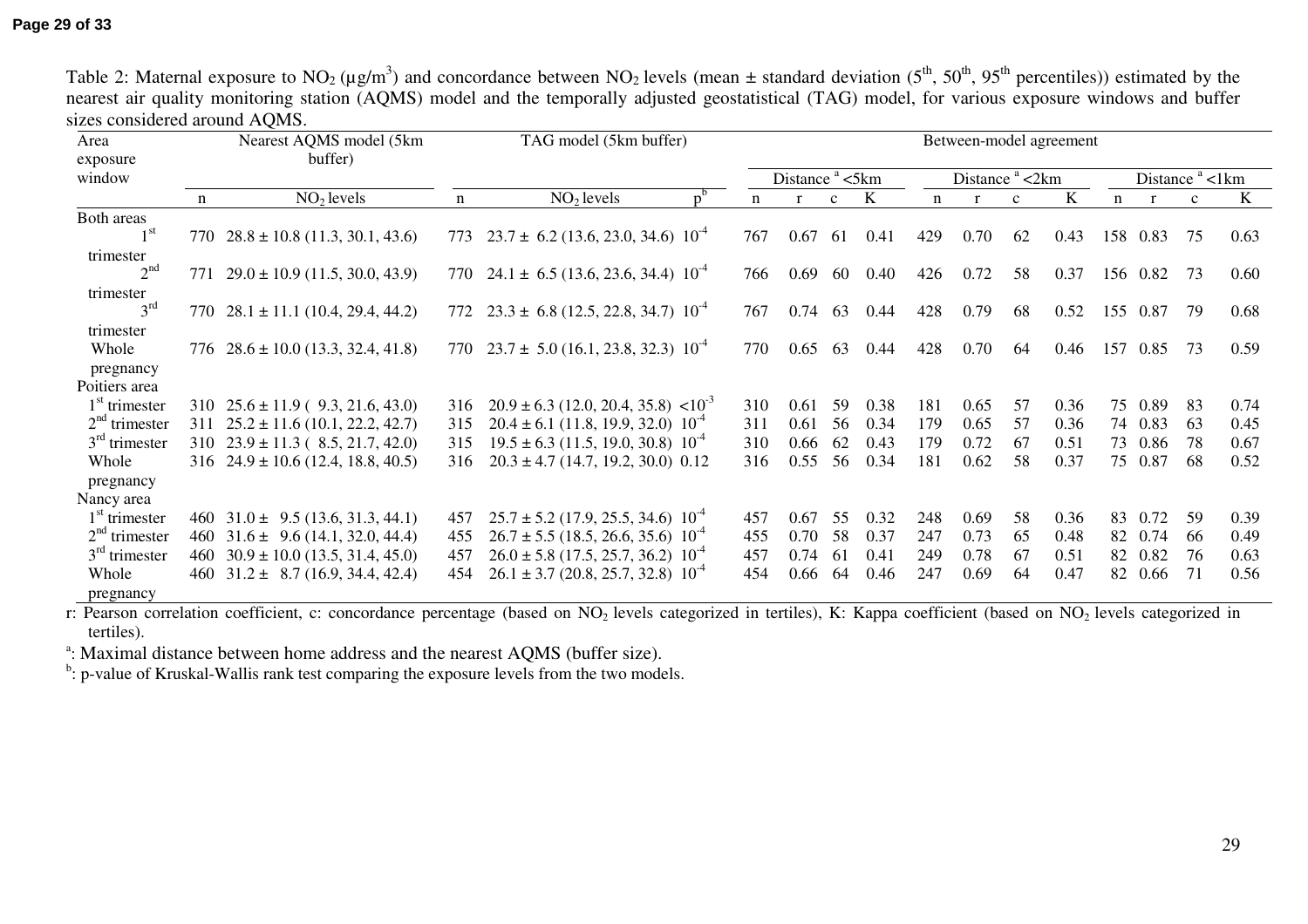|                                                    |         |           | Distance $\leq 5km$ (n=681) |           |         |                              | Distance $\langle 2km (n=383) \rangle$ |           |         | Distance $\langle$ 1km (n=146) |           |           |  |  |
|----------------------------------------------------|---------|-----------|-----------------------------|-----------|---------|------------------------------|----------------------------------------|-----------|---------|--------------------------------|-----------|-----------|--|--|
| <b>Nearest AQMS</b><br>Exposure<br>window<br>model |         |           |                             | TAG model |         | <b>Nearest AQMS</b><br>model |                                        | TAG model |         | <b>Nearest AQMS</b><br>model   | TAG model |           |  |  |
|                                                    | Spatial | l'emporal | Spatial                     | Temporal  | Spatial | Femporal                     | Spatial                                | Temporal  | Spatial | Temporal                       | Spatial   | l'emporal |  |  |
| $1st$ trimester                                    | 82      |           | 0 <sub>1</sub>              | 52        | 79.     | 22                           | ככ                                     |           | 84      | 25                             | 56        | 49        |  |  |
| $2nd$ trimester                                    | 82      | 20        | ככ                          | 46        | 79      | ∠∣                           | 53                                     | 52        | 83      | 21                             | 58        | 44        |  |  |
| $3rd$ trimester                                    | 78      |           | 47                          | 46        | 76      |                              | 43                                     | 52        | 80      | 24                             |           | 48        |  |  |
| Pregnancy                                          | 95      |           | 92                          |           |         |                              | 92                                     |           |         |                                | റാ        |           |  |  |

Table 3: Variance component  $(\%)$  of NO<sub>2</sub> exposure levels estimated by the nearest air quality monitoring station (AQMS) model and by the temporally adjusted geostatistical (TAG) model for various exposure windows and buffer sizes considered around AQMS.

The sum of variance components is more than 100% because the data are not balanced as in experimental plans (i.e. the covariance is not null).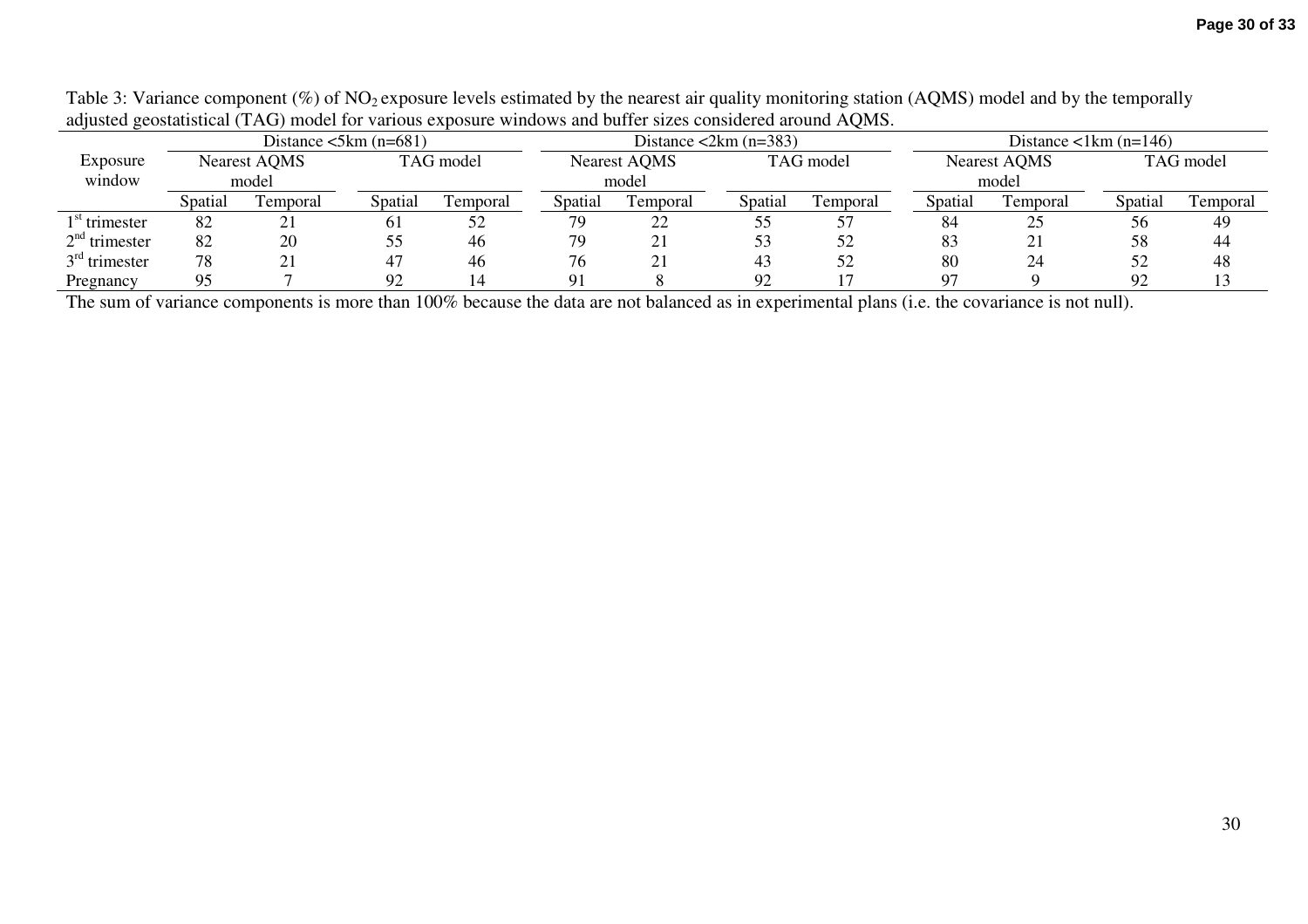### **Figure legends**

Figure 1: Mean annual  $NO<sub>2</sub>$  levels estimated by the nearest air quality monitoring station (AQMS) model in Poitiers (A) and Nancy areas (C), and by the temporally adjusted geostatistical (TAG) model in Poitiers (B) and Nancy areas (D)

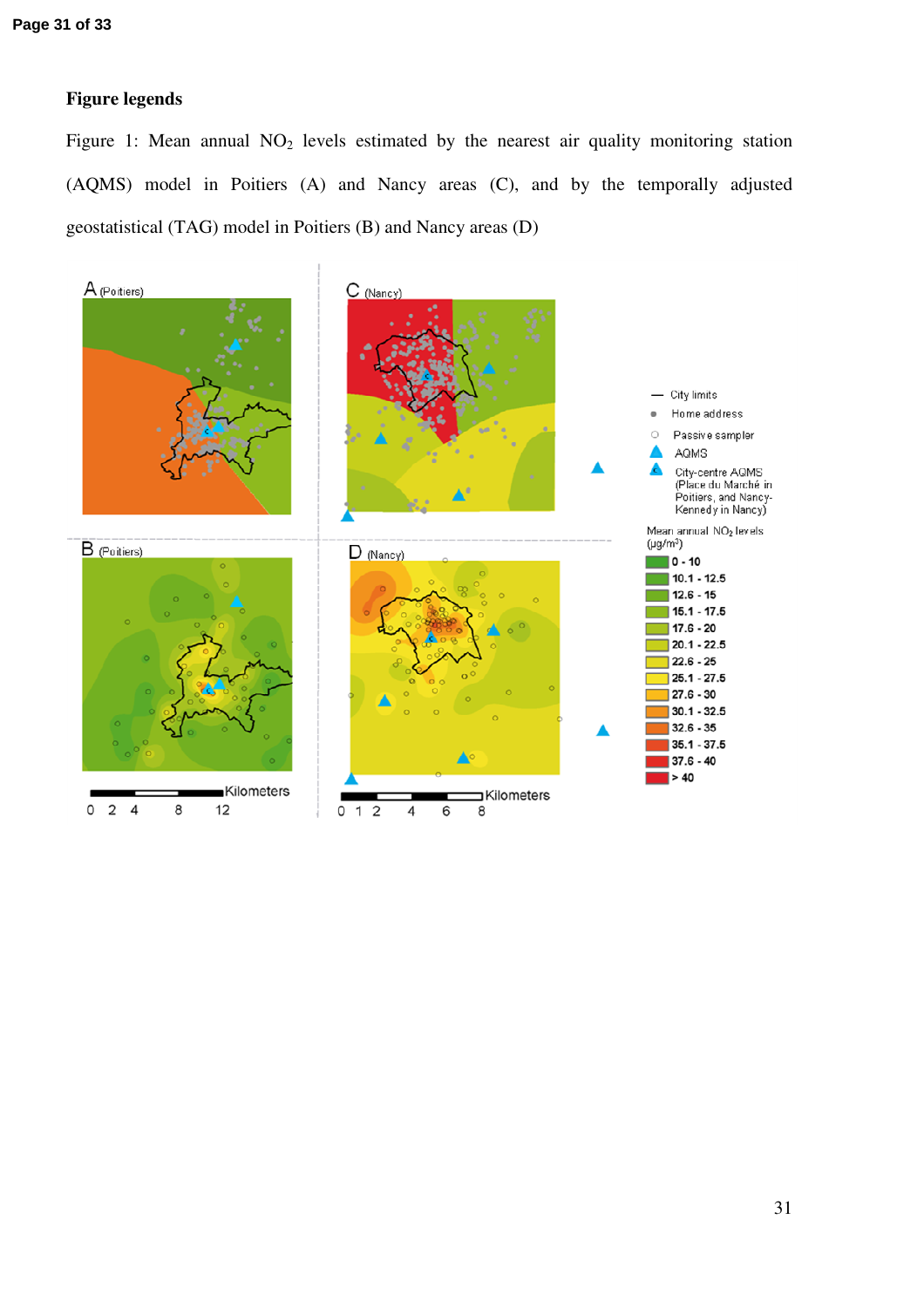Figure 2: Box plot  $(25<sup>th</sup>, 50<sup>th</sup>$  and  $75<sup>th</sup>$  percentiles) of NO<sub>2</sub> exposure levels during the whole pregnancy as estimated by the nearest air quality monitoring station (AQMS) model and by the temporally adjusted geostatistical (TAG) model, according to the AQMS closest to the residential address. Population restricted to 735 women living less than 5 km away from an AQMS without change of assigned station during pregnancy.



<sup>a</sup>: Exposures were estimated taking into account all AQMS.

<sup>b</sup>: Exposures were estimated taking into account all AQMS except K and M (city-center stations); for subjects initially assigned to one of these stations, the closest station has been replaced by the second AQMS nearest to the home address located outside the city center and less than 5 km away from the home address, if any.

<sup>c</sup>: Exposures were estimated taking into account all AQMS except K and M; all women for whom K or M is the closest station have been excluded from the analysis.

T: Tomblaine, K: Nancy-Kennedy, B: Nancy-Brabois, F: Fléville, S: St Nicolas de Port, N: Neuves-Maison, L: Les couronneries, M: Place du marché, C: Chasseneuil. Stations located in the peri-urban area. Letters identifying stations located in the city center are underlined.